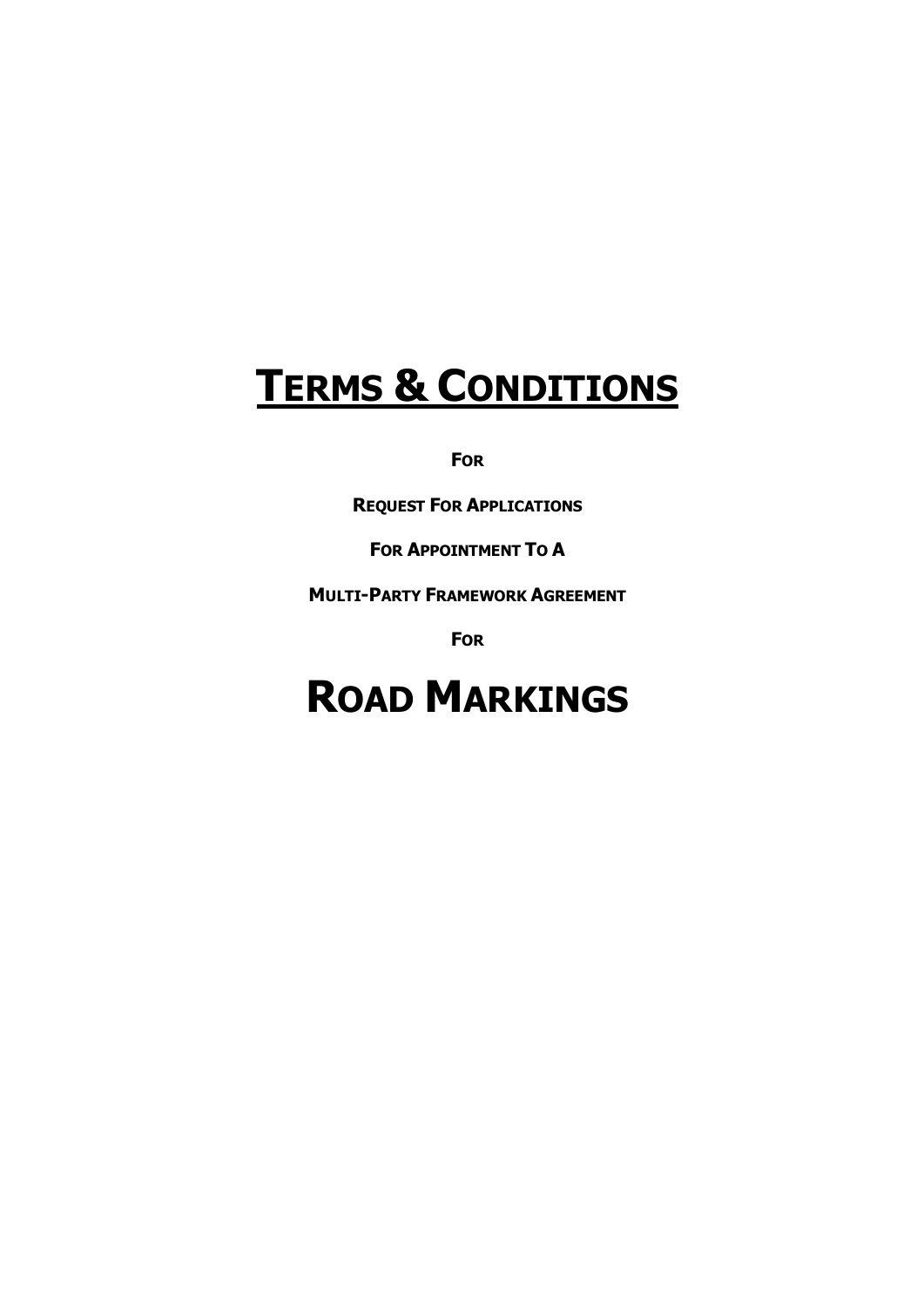# **THIS PAGE IS INTENTIONALLY BLANK**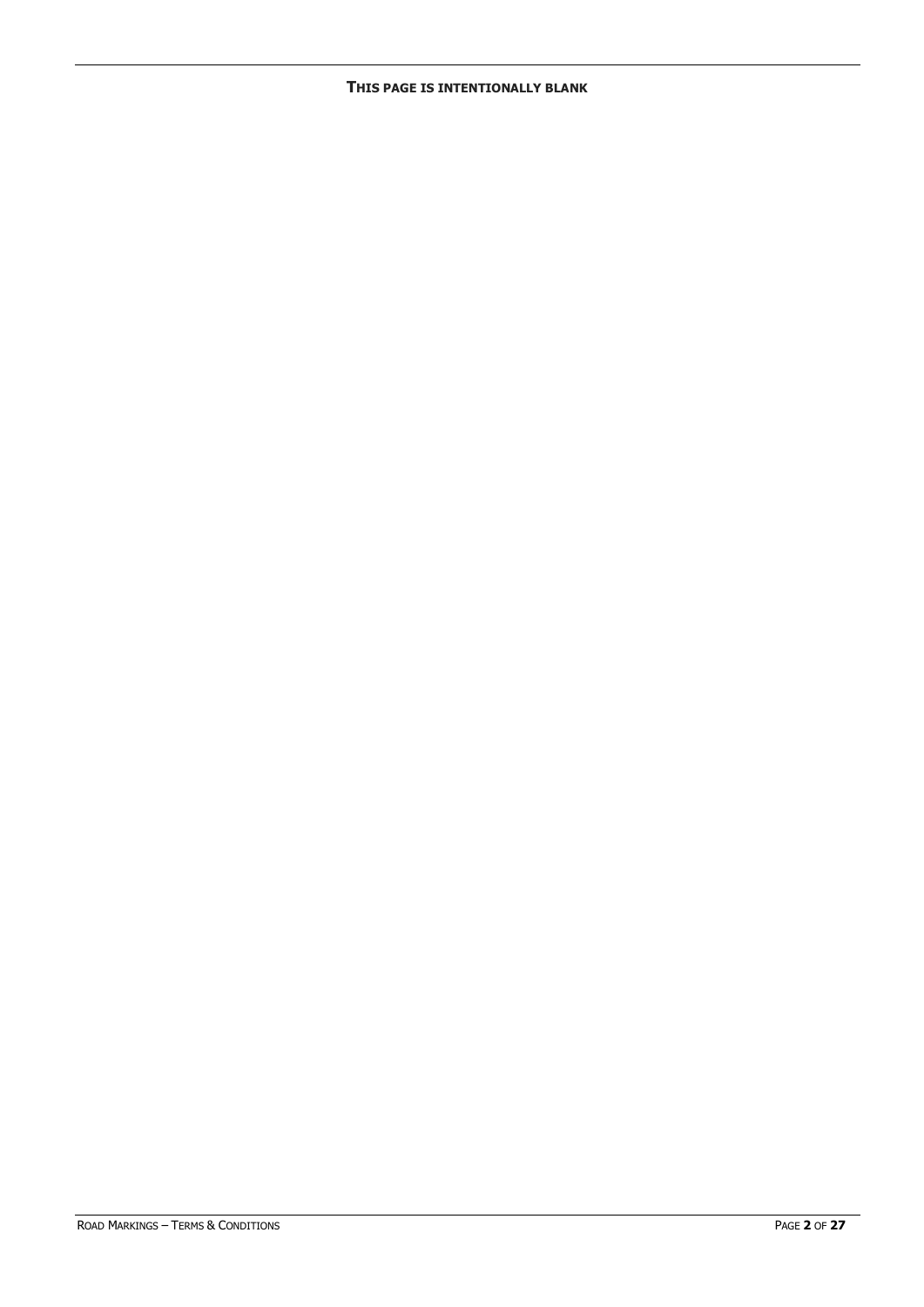# **TABLE OF CONTENTS**

| 1.0  |  |
|------|--|
| 1.1  |  |
| 1.2  |  |
| 1.3  |  |
| 1.4  |  |
| 1.5  |  |
| 1.6  |  |
| 1.7  |  |
| 1.8  |  |
| 1.9  |  |
| 1.10 |  |
| 1.11 |  |
| 1.12 |  |
| 1.13 |  |
| 1.14 |  |
| 1.15 |  |
| 1.16 |  |
| 1.17 |  |
| 1.18 |  |
| 1.19 |  |
| 1.20 |  |
| 1.21 |  |
| 1.22 |  |
| 1.23 |  |
| 2.0  |  |
| 2.1  |  |
| 2.2  |  |
| 2.3  |  |
| 2.4  |  |
| 3.0  |  |
| 3.1  |  |
| 3.2  |  |
| 3.3  |  |
| 3.4  |  |
| 3.5  |  |
| 3.6  |  |
| 4.0  |  |
| 4.1  |  |
| 4.2  |  |
| 4.3  |  |
| 4.4  |  |
| 4.5  |  |
| 4.6  |  |
| 4.7  |  |
| 5.0  |  |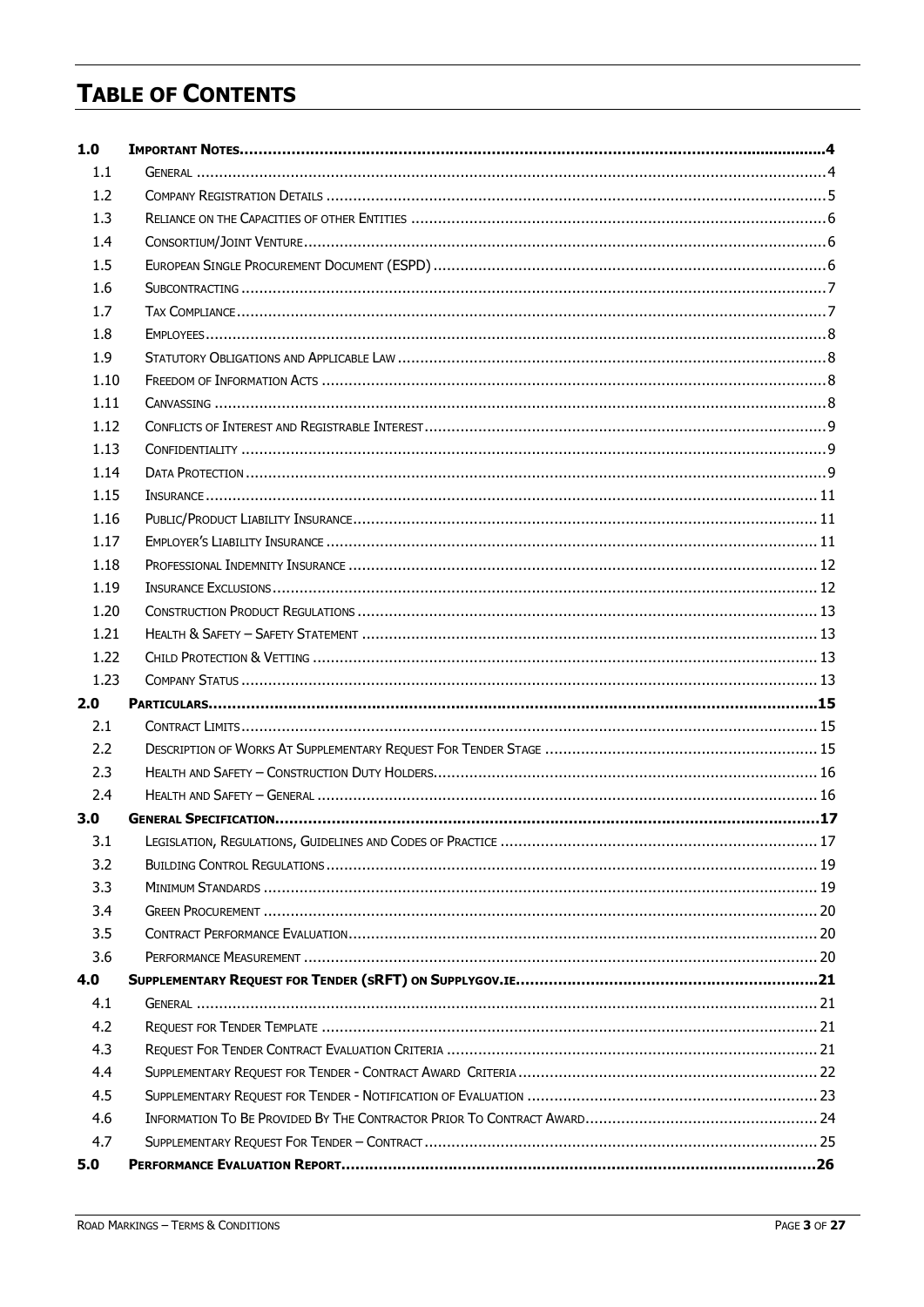# **1.0 IMPORTANT NOTES**

# **1.1 GENERAL**

- 1.1.1 The Local Government Operational Procurement Centre (LGOPC)1 acting as a Central Purchasing Body (CPB)2 under the auspices of Kerry County Council is coordinating the establishment of a Framework Agreement<sup>3</sup> of Road Marking Contractors<sup>4</sup> on behalf of Contracting Authorities<sup>5</sup>.
- 1.1.2 The Terms and Conditions listed in this document form part of the overall Tender Documents<sup>6</sup> for this competition and apply to appointment to the Framework Agreement as well as the mini-competitions run under a Supplementary Request for Tender<sup>7</sup> (hereafter referred to as an 'sRFT').
- 1.1.3 The appointment to this Framework Agreement is being made by a process of competitive tender using the Open Procedure. The regulatory framework applicable to the Application<sup>8</sup> process comprises Directive 2014/24/EC of the European Parliament and of the Council, on public procurement, implemented into Irish law by European Union (Award of Public Authority Contracts) Regulations SI No. 284 of 2016.
- 1.1.4 The information provided in this document is offered in good faith for the guidance of the Tenderer<sup>9</sup>/Contractor participating in this tender competition. The content is for information purposes only and may not be used for any purpose save for this tender competition.
- 1.1.5 No part of the Tender Documents, in whole or in part, may be reproduced, stored, transmitted, or used without the prior written permission of the LGOPC (which may be withheld in its sole discretion).
- 1.1.6 These Terms & Conditions are a summary of available information and no reliance shall be placed on any information or statements contained herein, and no representation or warranty, express or implied, is or shall be made in relation to the completeness, accuracy or functioning of the information contained in these Terms and Conditions, nor as to the reasonableness of any assumption made in preparing this information. Without prejudice to the foregoing, neither LGOPC nor their advisers, consultants, contractors, servants and/or agents shall have any liability or responsibility in relation to the accuracy, adequacy or completeness of such information or any statements made. For the avoidance of doubt, Tenderers/Contractors should not assume that any such information or statements shall remain unchanged.
- 1.1.7 The LGOPC is not bound by any anomalies, errors or omissions. Tenderers/Contractors shall immediately notify the LGOPC should they become aware of any ambiguity, discrepancy, error or omission in the Tender Documents. The LGOPC shall, upon receipt of such notification, notify all Tenderers/Contractors of its ruling in respect of any such ambiguity, discrepancy, error or omission. Such ruling shall be issued in writing and may at the LGOPC's sole discretion form part of the Framework Agreement.
- 1.1.8 By participating in this tender, the Tenderer acknowledges that there does not exist any contractual, implied or quasi-contractual relationship between the LGOPC and the Tenderer prior to the execution of the Framework Agreement nor will there exist any contractual, implied or quasi-contractual relationship with the Contracting Authority in relation to a sRFT prior to the acceptance by the Contracting Authority of the terms of the sRFT, pursuant to the procedure adopted for the sRFT.

or more such bodies governed by public law who are participating on this Framework Agreement

 $1$  The LGOPC is responsible for the sectorial categories of spend through the development and implementation of all elements of the Category Councils of Plant Hire and Minor Building Works & Civils as established by the Office of Government Procurement.

<sup>2</sup> means a contracting authority or a contracting entity within the meaning of Regulation 2(1) of the European Union (Award of Public Authority Contracts) Regulations 2016 providing centralised purchasing activities and, possibly, ancillary purchasing activities who is participating in the Framework Agreement.

<sup>3</sup> means the Agreement that Tenderers will be required to enter if successful in their Application to participate in the Framework Agreement.

<sup>4</sup> means Tenderers admitted to the Framework Agreement and shall have the same meaning as Supplier on the www.supplygov.ie system. <sup>5</sup> means the State, regional or local authorities, bodies governed by public law or associations formed by one or more such authorities or one

<sup>6</sup> means the Instructions Document, Online Qualification Questions, online Bill of Quantities, Terms & Conditions and Framework Agreement.

<sup>&</sup>lt;sup>7</sup> means a tender request issued via www.supplygov.ie by the Contracting Authority to the Contractors, undertaken in accordance with the procedure set out in the Terms & Conditions.

<sup>&</sup>lt;sup>8</sup> means an application for admittance to the Framework Agreement submitted via www.etenders.gov.ie pursuant to the Instructions Document. <sup>9</sup> means an entity that submits a tender.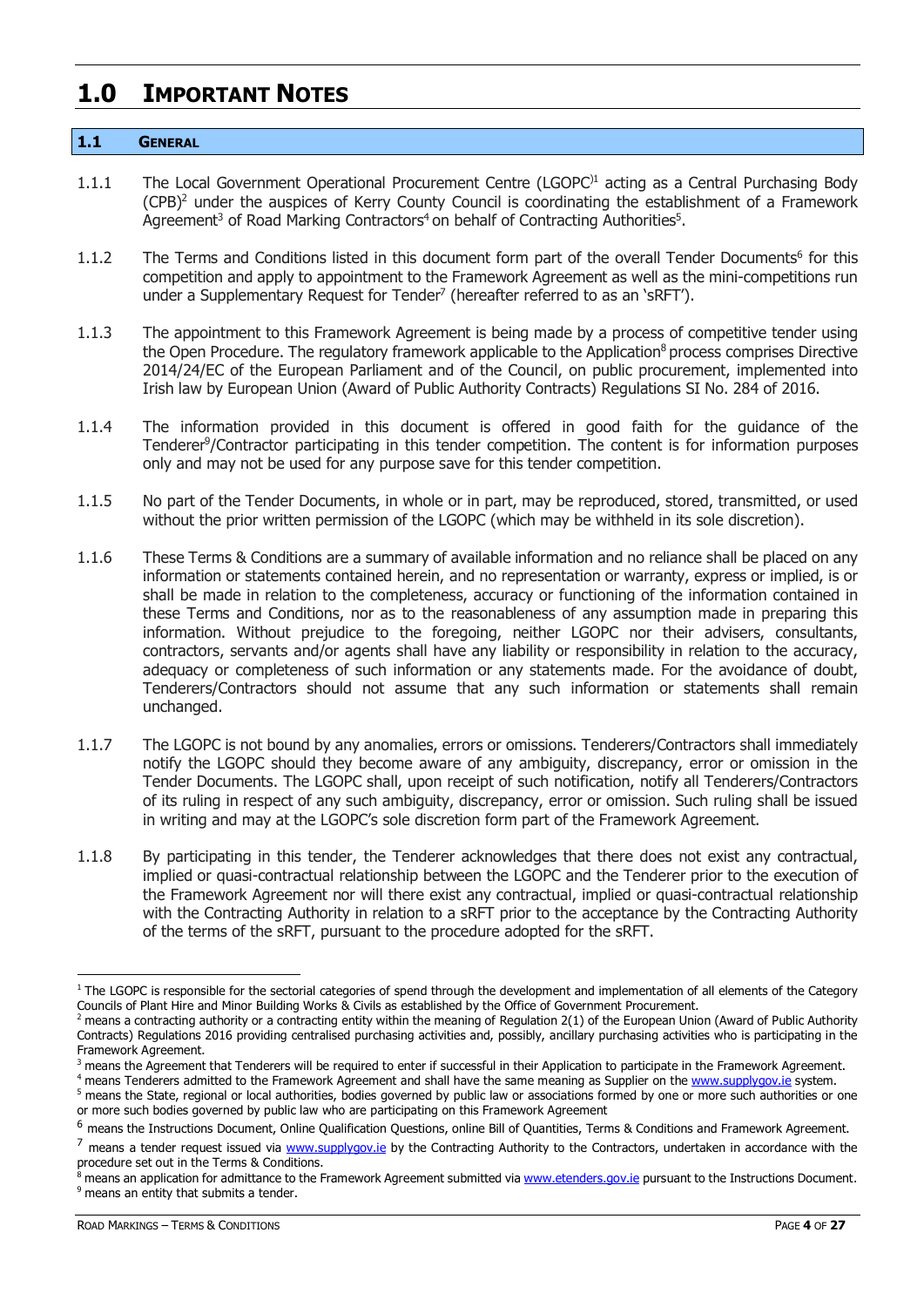- 1.1.9 The LGOPC reserves the right, without notice:
	- · To change the basis of, or the procedures (including the timetable) relating to the Framework Agreement;
	- · To reject any, or all, of the Applications;
	- · Not to invite a Tenderer to proceed further;
	- · Not to furnish a tenderer with additional information, or
	- To abandon the tender competition.
- 1.1.10 In respect of the provisions set out in 1.1.9 the LGOPC and its advisors shall not be liable to any persons as a result thereof. The LGOPC shall not be bound to accept any Application and reserves the right not to form a Framework Agreement in respect of some or all the supplies, works and/or services for which Applications are invited.
- 1.1.11 This tender competition supersedes and replaces all previous documentation, communications and correspondence between the LGOPC and Tenderers/Contractors in relation to the subject matter of this tender competition, and Contractors should place no reliance on such previous documentation and correspondence.
- 1.1.12 The LGOPC will not accept responsibility for information relayed (or not relayed) via third parties.
- 1.1.13 Each Tenderers/Contractors cost's will be their sole liability. The LGOPC has no obligation to reimburse the Tenderer in respect of costs incurred by it in the preparation of its Application or otherwise because of its participation in this process, whatsoever or howsoever arising. No part of the Tenderers application will be returned.

## **1.2 COMPANY REGISTRATION DETAILS**

- 1.2.1 Where a Tenderer is registered with the Companies Registration Office (the 'CRO') (www.cro.ie) then they must ensure that:
	- The registered company name and address as recorded on (www.cro.ie) is used in all parts of the Application (where appropriate);
	- The company name included on www.supplygov.ie<sup>10</sup> must also match the company name as recorded on (www.cro.ie).
- 1.2.2 Where a Tenderer is not registered with the Companies Registration Office ('the CRO') (www.cro.ie) then they must ensure that-:
	- · The company name and address as registered with their VAT Registration Number is used in all parts of the Application (where appropriate);
	- The company name included on **www.supplygov.ie** must match the company name as registered with their VAT Registration Number.
- 1.2.3 It is the responsibility of the Tenderer to ensure that any errors or inconsistencies in the above information are corrected prior to admittance to the Framework Agreement. In the event that the company details submitted by the Tenderer do not match the details registered on the CRO, the Tenderer details will be amended by the LGOPC in line with the CRO on the Contractors account on www.supplygov.ie.

<sup>&</sup>lt;sup>10</sup> SupplyGov.ie is an online procurement platform which facilities public sector and state agencies in the procurement of goods, works and services from Suppliers (incl. Contractors and Service Providers). The website has been developed by the Local Government Operational Procurement Centre (LGOPC) to streamline the procurement process of contracting authorities in respect of the operation of local authority led Category Councils for Plant Hire and Minor Building & Civil Works.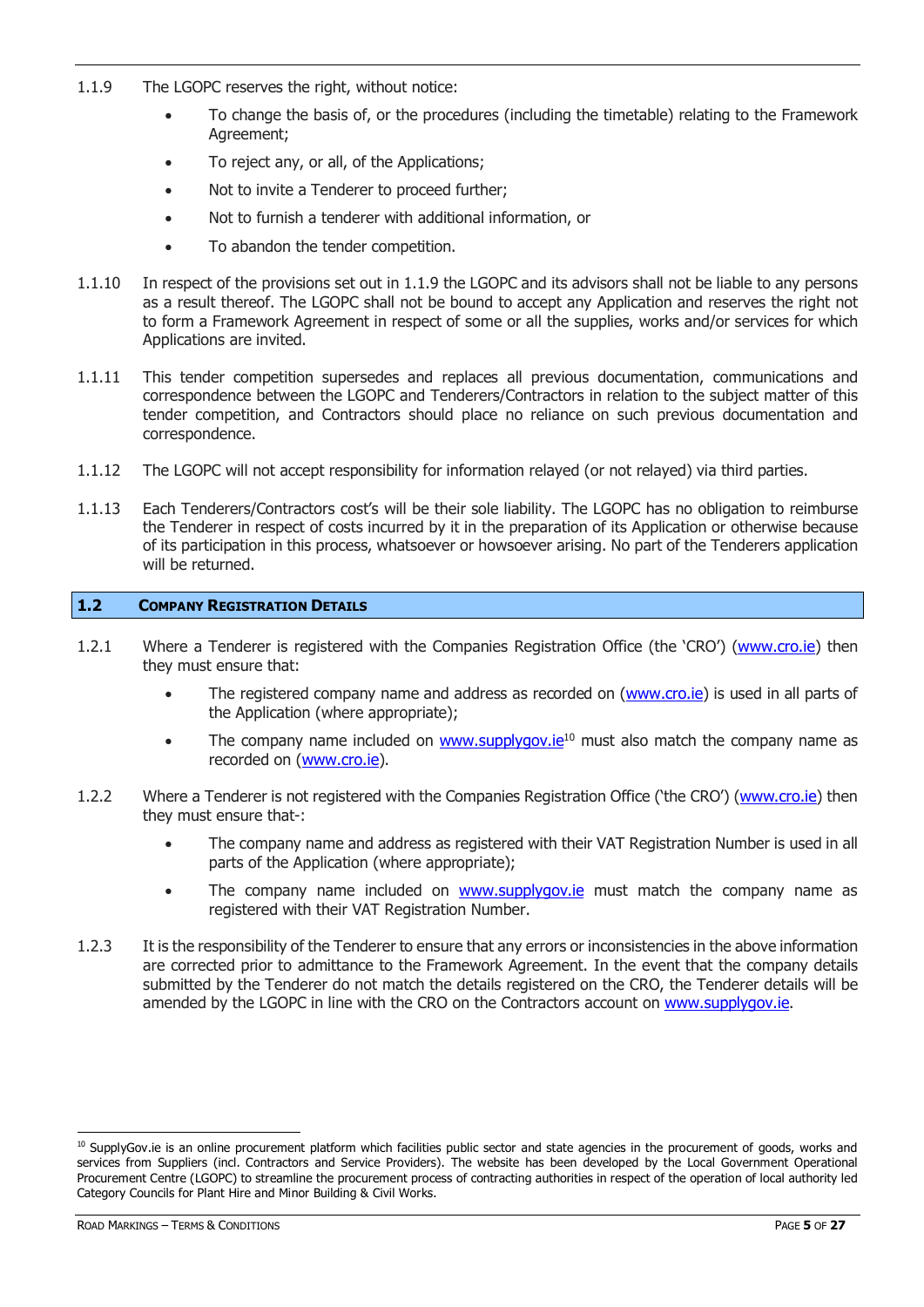### **1.3 RELIANCE ON THE CAPACITIES OF OTHER ENTITIES**

- 1.3.1 To demonstrate compliance with the requirements of this tender competition or any sRFT, a Tenderer/ Contractor may rely on the capacities of other entities, regardless of the legal nature of the links between the Tenderer/ Contractor and those other entities.
- 1.3.2 A Tenderer/ Contractor may only rely on the capacities of other entities where those entities will perform the works and/or services for which these capacities are required.
- 1.3.3 Where a Tenderer/ Contractor wants to rely on the capacities of other entities, it shall demonstrate to the LGOPC and/or the Contracting Authority that it will have at its disposal the resources necessary, including by producing a commitment by those entities to that effect.
- 1.3.4 Tenderers responding to this tender competition must provide the necessary details and proof required, as set out in the online Application process.

# **1.4 CONSORTIUM/JOINT VENTURE**

- 1.4.1 A consortium/joint venture will not be required to convert into a specific legal form to make a tender application but may be required to do so prior to admittance to the Framework Agreement. The LGOPC may:
	- · Contract with one Contractor who will who will carry overall responsibility for the performance of the works and/or services;
	- · Contract with each member of the consortium/joint venture based on joint and several liabilities;
	- · Contract with one member of the consortium/joint venture and the other members will be Subcontractors<sup>11</sup>; or
	- At its discretion, require the consortium/joint venture to enter into any other contracting arrangement.

#### **1.5 EUROPEAN SINGLE PROCUREMENT DOCUMENT (ESPD)**

- 1.5.1 The ESPD is a self-declaration by Tenderers consisting of a formal statement by the Tenderer that the relevant grounds for exclusion do not apply, that the relevant selection criteria are fulfilled and that it will provide the relevant information as required by the LGOPC.
- 1.5.2 Submission of an ESPD for this tender competition is at the discretion of the Tenderer if a Tenderer intends to submit an ESPD, it shall comply with these instructions.
- 1.5.3 In accordance with Regulation 59 of the European Union (Award of Public Authority Contracts) Regulations 2016, the Contracting Authority shall accept a European Single Procurement Document (ESPD) as preliminary evidence confirming that the Tenderer fulfils the following conditions-:
	- it is not in one or more of the situations referred to in Regulation 57 in which the entity<sup>12</sup> shall or may be excluded; and
	- · it meets the relevant criteria for qualitative selection as defined in the Tender Documents.
- 1.5.4 The ESPD shall be provided exclusively in electronic form and shall be drawn up based on a standard form established by the European Commission.
- 1.5.5 If the information required for the tender application is not included in the ESPD, the Tenderer will be obliged to submit the required information under separate cover. Potential Tenderers must examine this information carefully in view of their participation and possible submission of an ESPD.

 $11$  A person to whom the execution of part of the Works is subcontracted (by the Contractor or another subcontractor).

 $12$  means 'economic operator' as defined in EU Directive 2014/24 – EU Procurement Directive.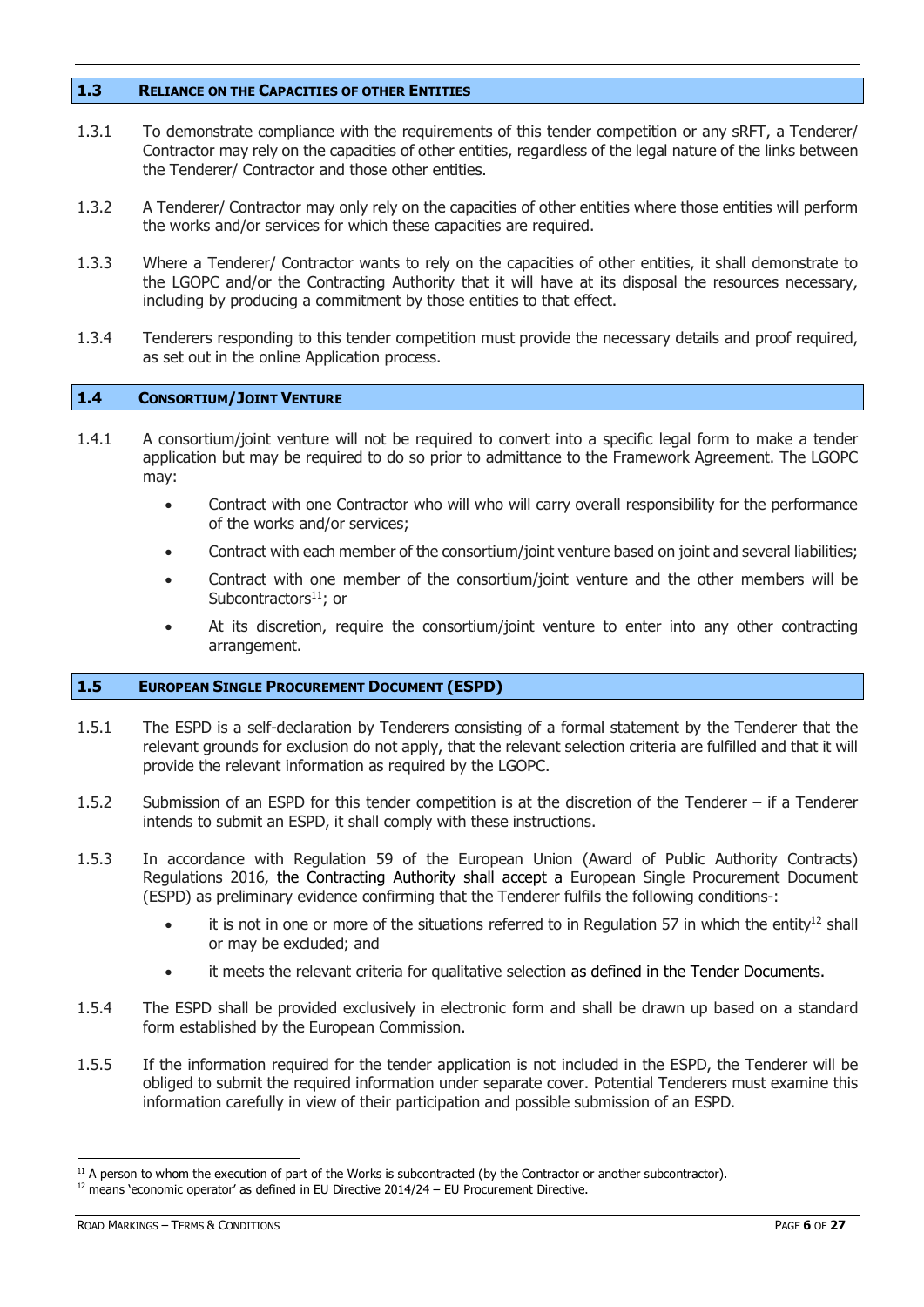- 1.5.6 If a Tenderer proposes to submit an ESPD and it is relying on the capacities of one or more other entities, those entities must also each submit an ESPD setting out the relevant information for the respective entity.
- 1.5.7 In addition, where a group of entities, including temporary associations, participate together in this tender competition and they intend to submit an ESPD, a separate ESPD must be submitted for each of the participating entities.
- 1.5.8 An ESPD is not required for Subcontractors on whose capacities the tenderer does not rely. Tenders shall note that information concerning proposed Subcontractors and completed Personal Situation Declaration Forms will be required at Supplementary Request For Tender stage.

#### **1.6 SUBCONTRACTING**

- 1.6.1 Contractors responding to a sRFT must provide the necessary details and proof required, as set out in the 'Qualification questions' included with the Tender Documents.
- 1.6.2 The Contracting Authority may take appropriate measures by, amongst other things, verifying in accordance with the provisions in the Regulations, whether there are grounds for exclusion of Subcontractors under Regulation 57 of the 2016 Regulations.
- 1.6.3 At sRFT stage, the Contractor must indicate to the Contracting Authority the qualifications and experience of Contractors Personnel<sup>13</sup> it proposes for completion of the works and/or services defined in the sRFT.
- 1.6.4 When responding to a sRFT, where Subcontractors/Specialists<sup>14</sup> are proposed for completion of parts of the works and/or services, the Contractor shall indicate to the Contracting Authority the name, contact details and legal representatives of the subcontractor/s.

#### **1.7 TAX COMPLIANCE**

- 1.7.1 All payments under a contract awarded pursuant to a sRFT will be conditional on the Contractor being tax compliant.
- 1.7.2 Contractors must comply with the terms of the Department of Finance Circulars 43/2006 and 44/2006: Tax Clearance Procedures: Public Sector Contracts, or any replacement Circulars in this regard.
- 1.7.3 In line with the legislative provisions of Section 95 of the Finance Act 2014, the following provisions in relation to eTax Clearance Certificates have been brought into force by Revenue, effective from December  $2015 -$ :
	- · Processing of tax clearance applications, certificates issued by the Collector-General and verification by third parties, is all in electronic format; and
	- · Where a taxpayer is found to be non-compliant with their obligations their tax clearance certificate can be rescinded (or withdrawn).
- 1.7.4 eTax Clearances will be available to business, PAYE and non-resident customers with a PPSN/Tax Reference number (TRN). There is no change to the current process for customers/Contractors that are not registered for Irish tax, i.e. Non-residents or some community/voluntary groups. These applications will continue to be processed by the Collector General's Office. Furthermore, eTax Clearance does not apply to Standards in Public Office (SIPO) Contractors.
- 1.7.5 Applications in eTax Clearance will be processed in real time. Contractors who are tax compliant will receive a Tax Clearance Access Number. This number along with the Contractor's PPSN/Tax Reference

<sup>&</sup>lt;sup>13</sup> The Contractors representative, supervisor and Subcontractors, employees and other persons working on or adjacent to the site for the Contractor or Subcontractors, and other persons assisting the Contractor to perform the Contract.

<sup>14</sup> means a Subcontractor or supplier of a Works Item named in the Contract and/or Contractor's Personnel who do or are to do design, and/or Contractor's Personnel stated in the works requirements to be Specialists.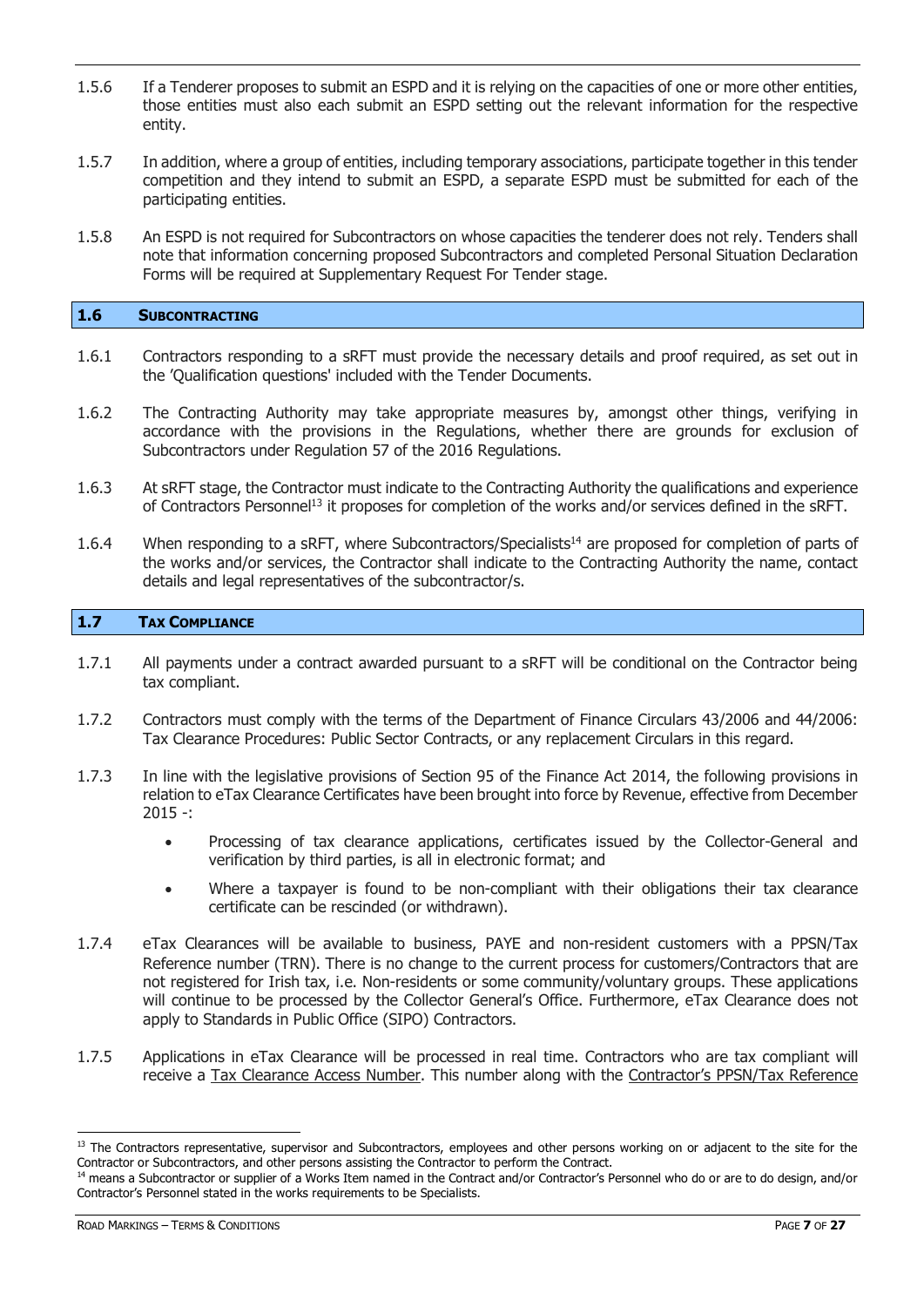number (TRN Number) shall be provided, when requested, to the Contracting Authority as verification of their tax clearance details.

1.7.6 Subcontractors engaged at sRFT stage are required to produce an in-date (not older than 30 days) Notification of Determination<sup>15</sup> to the Contracting Authority or the principal Contractor, before any contract is awarded. Contractors requiring further information on demonstration of satisfactory level of subcontractor tax compliance and Notifications of Determination under Section 530I of The Taxes Consolidation Act, 1997 (as amended) should contact their local Revenue office. Contact details are available on the Revenue website at www.revenue.ie.

#### **1.8 EMPLOYEES**

- 1.8.1 Contractors shall comply with all statutory requirements in relation to PAYE and PRSI and shall ensure that the rates of pay and the conditions of employment, including pension contributions, comply with all applicable law. The rates of pay and conditions of employment shall be at least as favourable as those for the relevant category of worker in any sectoral employment orders, employment regulation orders or registered employment agreements.
- 1.8.2 Contractors shall also be aware that they may be asked to provide evidence prior to commencing any works and/or services of membership of a pension and sick pay scheme for all Contractors Personnel that will be employed to work on the relevant sRFT contract.

#### **1.9 STATUTORY OBLIGATIONS AND APPLICABLE LAW**

- 1.9.1 Contractors are advised that EU and national legislation applies for example in respect of matters such as employment, working hours, official secrets, data protection and health and safety. Contractors must have regard to statutory terms relating to minimum pay and to legally binding industrial or sectorial agreements in preparing tenders.
- 1.9.2 The laws of Ireland will govern this competitive process. This competitive process, any resulting Framework Agreement, and any resulting contract will be subject to the exclusive authority of the Irish Courts.

# **1.10 FREEDOM OF INFORMATION ACTS**

- 1.10.1 The LGOPC and Contracting Authorities are subject to the Freedom of Information Act 2014 and the Tenderer/Contractor acknowledge that information provided in response to this tender and/or the sRFT may be considered confidential or commercially sensitive.
- 1.10.2 Tenderers are asked to consider if any of the information supplied by them in response to this tender should not be disclosed because it is commercially sensitive or confidential. If this is the case, Tenderers can, when providing the information, identify same and specify the reasons for its commercial sensitivity or confidentiality. The LGOPC will have regard to such a statement but are not bound by it. The requirements of the Freedom of Information Act will always take precedence.

# **1.11 CANVASSING**

- 1.11.1 Canvassing or any effort by a Tenderer to influence any staff or agents of the LGOPC in relation to any aspect of the Application process may result in automatic disqualification from the Application process.
- 1.11.2 Where a Tenderer/Contractor has an existing relationship with the LGOPC, a Contracting Authority or its employees, the Tenderer/Contractor is advised that any discussions, correspondence, or other influences on the Application process may be treated as canvassing.

 $15$  means the rate of tax that applies to the subcontractor and the tax credits that reduce the tax payable.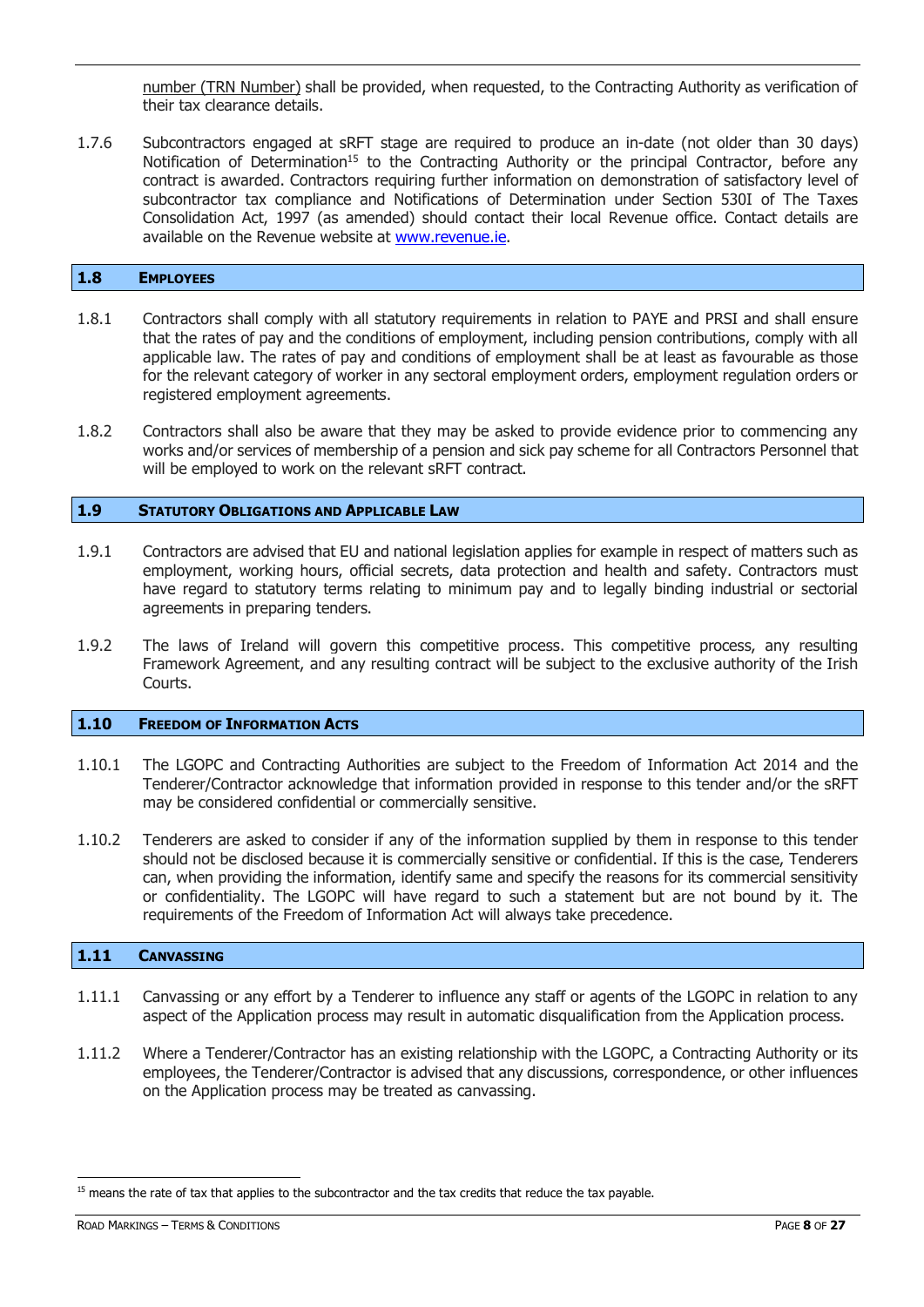1.11.3 In accordance with Section 38 of the Ethics in Public Office Act 1995 any money, gift or other consideration from a person holding or seeking to obtain a contract will be deemed to have been paid or given corruptly unless the contrary is proved.

# **1.12 CONFLICTS OF INTEREST AND REGISTRABLE INTEREST**

- 1.12.1 Any actual or potential conflict of interest involving a Tenderer/Contractor (whether because of the Tenderer/Contractor having or having had a role in the LGOPC and/or the Contracting Authority in relation to the contract or because of the Tenderer/Contractor having or having had an interest in another Tenderer/Contractor or another Tenderer/Contractor having or having had an interest in the Tenderer/ Contractor or any other situation creating a conflict of interest, actual or potential) must be fully disclosed by the Tenderer/Contractor as soon as it becomes apparent. The LGOPC and/or Contracting Authority reserves the right to raise conflict of interest issues with Tenderers/Contractors.
- 1.12.2 Where the LGOPC and/or the Contracting Authority consider that the situation does not give rise to a conflict of interest or that the conflict of interest is not material, it will permit the situation to continue.
- 1.12.3 Where the LGOPC and/or the Contracting Authority consider that the situation gives rise to a material conflict of interest, it may, at its sole discretion, permit the situation to continue subject, if necessary, to appropriate safeguards being agreed between the LGOPC and/or the Contracting Authority and the Contractor and the LGOPC and/or Contracting Authority being fully satisfied that those safeguards have been put in place and will be complied with.
- 1.12.4 Where the LGOPC and/or the Contracting Authority considers, in its absolute discretion, that the situation can only be remedied by the exclusion of the Tenderer/Contractor from the Application or sRFT process, the LGOPC and/or the Contracting Authority shall exclude the Tenderer.
- 1.12.5 Any registrable interest involving the Tenderer and the LGOPC or their relatives must be fully disclosed or must be communicated to the LGOPC immediately upon such information becoming known to the LGOPC, in the event of this information only coming to the Tenderer's notice after the submission of an Application and prior to the award of the Framework Agreement. The terms 'registrable interest' and 'relative' shall have the meaning prescribed by the Ethics in Public Office Act 1995.

#### **1.13 CONFIDENTIALITY**

1.13.1 All documents issued and information given to Tenderers/Contractors must be treated as strictly confidential. Tenderers/Contractors should not release details of the Tender Documents other than on an "In Confidence" basis to those who have a legitimate need to know or whom they need to consult for preparing their Application.

# **1.14 DATA PROTECTION**

- 1.14.1 In this clause, "Data Protection Laws" means the Irish Data Protection Acts 1988 to 2018, the General Data Protection Regulation (EU) 2016/679 ("GDPR"), any other applicable law or regulation relating to the processing of personal data and to privacy, including the E-Privacy Directive and the European Communities (Electronic Communications Networks and Services) (Privacy and Electronic Communications) Regulations 2011 ("E-Privacy Regulations"), as such legislation shall be supplemented, amended, revised or replaced from time to time.
- 1.14.2 The Contracting Authority and the LGOPC will each be an independent Data Controller (where Data Controller has the meaning given under the Data Protection Laws) in respect of any Personal Data (where Personal Data has the meaning given under the Data Protection Laws) required to be provided by the Tenderer in response to this call for tender competition and Supplementary Requests for Tender.
- 1.14.3 The Tenderer, as Data Controller in respect of any Personal Data provided by it in its Tender, is required to confirm that all Data Subjects (where Data Subject has the meaning given under the Data Protection Laws) whose Personal Data is provided by the Tenderer have consented to the processing of such Personal Data by the Tenderer, the LGOPC, the Contracting Authority, the Evaluation Team and the supplier of the www.supplygov.ie website for the purpose of the participation of the Tenderer in this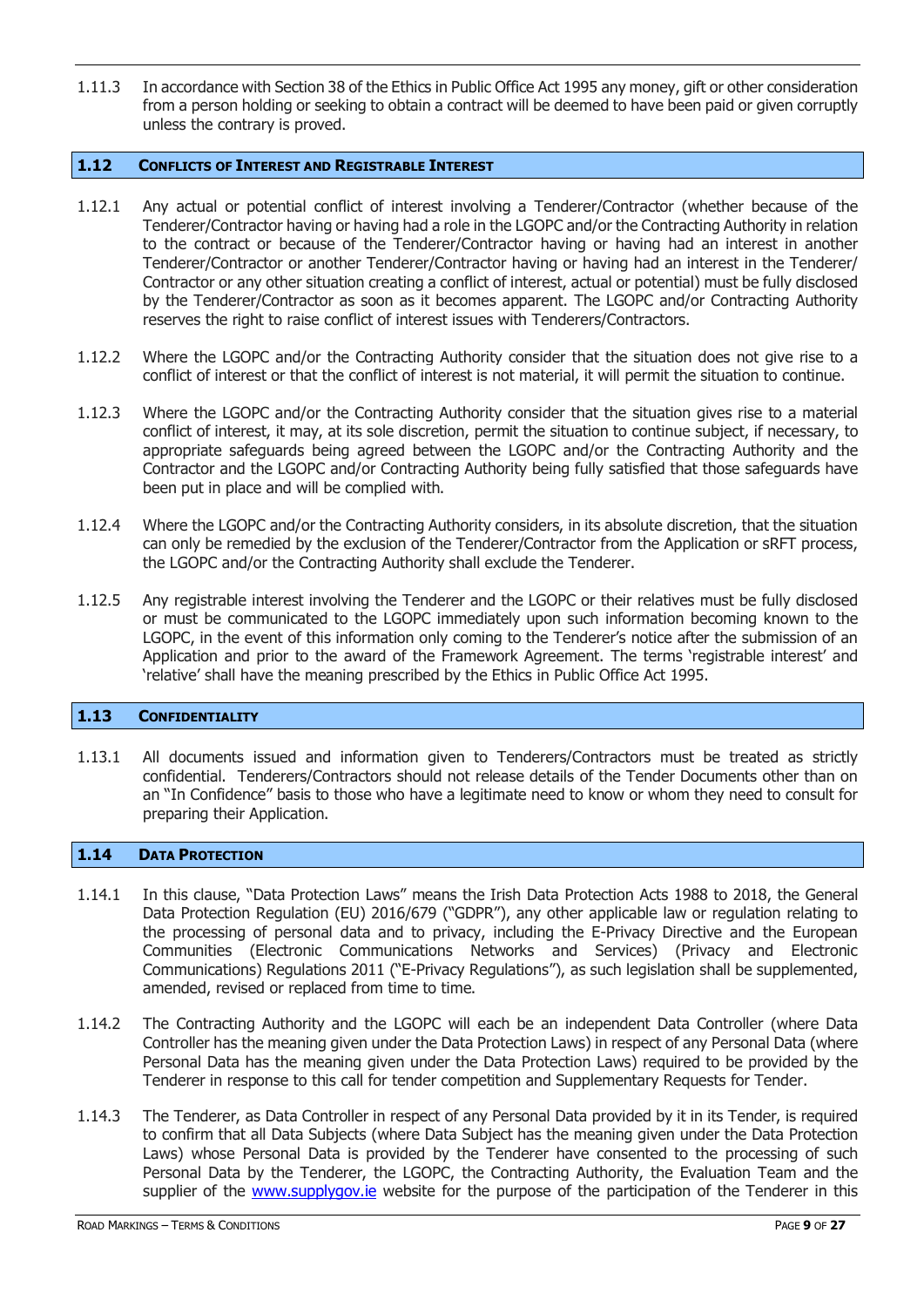tender competition or that the Tenderer otherwise has a legal basis for providing such Personal Data to the foregoing for the purpose of its participation in this tender competition.

- 1.14.4 The Contracting Authority and the LGOPC, each as an independent Data Controller, may process the Personal Data as follows:
	- · by the Contracting Authority disclosing data (including Personal Data of tenderers and/or their employees or other related third-party agents such as those persons names, contact details, work experience etc.) to the LGOPC.
- 1.14.5 The Contracting Authority, as an independent Data Controller, may share the Personal Data as follows:
	- · share such Personal Data with other bodies within the public and/or semi-state sectors that use the www.supplygov.ie service as required by this Framework. The list of such public and/or/semi-State bodies is maintained on www.supplygov.ie and is updated from time to time. In addition, such Personal Data may be shared with the Office of Government Procurement, the Local Government Management Agency and with other bodies as required under law.
- 1.14.6 The Contracting Authority and the LGOPC shall enter into a Data Sharing Agreement, which shall govern the sharing of the Personal Data between them, and their respective rights, obligations and liability in relation to this.
- 1.14.7 The Tenderer shall be individually responsible, as an independent Data Controller, for its own processing of the Personal Data included in the Tender, and must fully comply with its obligations as a Data Controller under the Data Protection Laws in this regard.
- 1.14.8 Neither the Tenderer or the LGOPC shall be construed as a Data Processor (where Data Processor has the meaning given under the Data Protection Laws) in relation to the other, unless the conditions for processing of the Personal Data change so that one party processes Personal Data on behalf of and on the instructions of the other party.
- 1.14.9 The Tenderer and the LGOPC shall not be construed as Joint Data Controllers unless the conditions for processing of the Personal Data change such that the parties in conjunction with one another jointly, in a collaborative fashion, determine the purposes and means of processing the Personal Data.
- 1.14.10 The Tenderer will inform the LGOPC as soon as possible of any requests from Data Subjects regarding rectification or erasure of Personal Data included in a Tender, or restriction of or objection to the processing of such Personal Data for the purposes set out herein. The Tenderer shall, to the extent that such a request affects the processing of such Personal Data by the LGOPC, provide reasonable assistance to the LGOPC to enable compliance with the Data Protection Laws. Notwithstanding the foregoing, the Tenderer shall remain responsible itself for dealing with requests from Data Subjects in respect of Personal Data, to the extent that such requests are directed by the Data Subject to the Tenderer (or any of its agents, employees or sub-contractors).
- 1.14.11 The Tenderer shall notify the LGOPC immediately if the Tenderer becomes aware of, or suspects: (i) any breach of this section; or (ii) a Personal Data breach which is likely to affect or invoke the LGOPC's obligations under the Data Protection Laws, or (iii) any situation or envisaged development that shall in any way influence, change or limit the processing of the Personal Data included in the Tender for the purposes set out herein. The Tenderer shall document all Personal Data breaches in accordance with the Data Protection Laws and fully cooperate with the LGOPC to ensure compliance with the Data Protection Laws. The Tenderer shall use reasonable endeavours to mitigate any damage suffered by a Data Subject in these circumstances.
- 1.14.12 The Tenderer hereby indemnifies the LGOPC against all claims, liabilities, costs, expenses, damages and losses suffered or incurred by the LGOPC arising out of or in connection with any breach by the Tenderer (or any of its employees/agents/sub-contractors) of any terms of this section, or its obligations under the Data Protection Laws, or any use by the Tenderer of the Personal Data. This Clause is intended to apply to the allocation of liability for losses relating to the Data Protection Laws as between the LGOPC and the Tenderer, including with respect to compensation to Data Subjects, notwithstanding any provisions under the Data Protection Laws to the contrary, except: (i) to the extent not permitted by applicable law (including the Data Protection Laws); and (ii) that it does not affect the liability of either party to any Data Subject.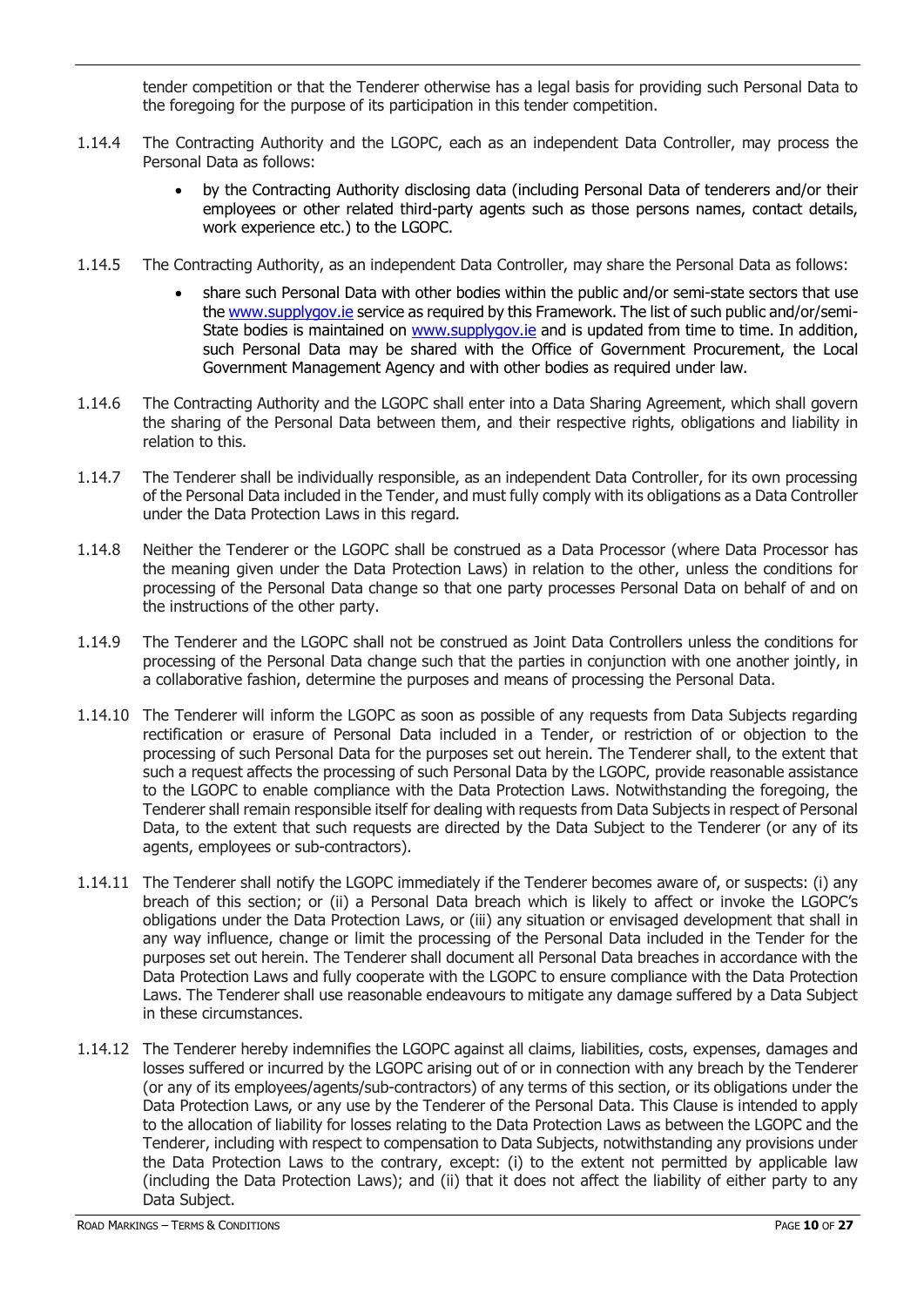## **1.15 INSURANCE**

- 1.15.1 The Contractor shall be liable for and shall indemnify the Contracting Authority for and in respect of all and any losses, claims, demands, damages or expenses which the Contracting Authority may suffer due to and arising directly because of the negligence, act or omission, breach of contract, breach of duty, willful default or fraud of the Contractor and the Contractors Personnel.
- 1.15.2 Tenderers do not need to have the insurances in place when making their application in response to a sRFT but will be required to put those insurances in place prior to the award of any contract should they be successful in a sRFT. The Contracting Authority will not be responsible for any cost incurred by Contractors in putting in place the required insurances.
- 1.15.3 No Contractor shall be awarded a contract under an sRFT unless satisfactory evidence of insurance is submitted prior to contract award by the Contractor's insurance broker/company. Where the insurance policy in question lapses prior to the end of the period of the Framework Agreement it shall be the responsibility of the Contractor to ensure that said policy is renewed.
- 1.15.4 The onus is on the Contractor to advise the Contracting Authority when their insurance has lapsed or has been cancelled. All Contractors must notify the Contracting Authority of alterations, cancellations and confirm renewal of policies. Any failure to do so may result in immediate barring of the Contractor for the duration of the Framework Agreement.

# **1.16 PUBLIC/PRODUCT LIABILITY INSURANCE**

- 1.16.1 The minimum level of Public Liability Insurance required in respect of any one accident below which the Contractor and PSCS will bear the cost:
	- $\bullet \qquad \epsilon$ 6,500,000 for any one event;
	- · Maximum excess: €6,500.
- 1.16.2 The policy shall indicate that the €6,500,000 limit is for any one event. The limit of indemnity under the Public Liability Insurance must be for the full policy limit of  $\epsilon$ 6,500,000. No inner limit reduction is permissible. The maximum permissible excess shall be €6,500 for property only with no excess for death, injury or illness.
- 1.16.3 The policy shall include an indemnity to principal clause.
- 1.16.4 The successful Contractor will be required to include the Contracting Authority as joint insured and may be required to include a non-vitiation clause.
- 1.16.5 The successful Contractor will also be required to extend a public liability policy to include for products and pollution liability insurance to indemnify the Contracting Authority in relation to defective products supplied whether manufactured, altered or just sold by the Contractor.
- 1.16.6 Public Liability Insurance must specifically be extended to include all motor vehicles to which the Road Traffic Acts do not apply (such as rollers, pavers, off site vehicles, etc.), alternatively such vehicles should be scheduled (by Reg or VIN) in the motor policy.

# **1.17 EMPLOYER'S LIABILITY INSURANCE**

- 1.17.1 The minimum level of Employer's Liability Insurance required in respect of any one accident below which the Contractor and PSCS will bear the cost:
	- $£13,000,000$  for any one event;
	- · Maximum excess: €6,500.
- 1.17.2 The policy shall meet the following requirements:
	- · Cover must apply to the employees of the Contractor engaged on the sRFT Contract;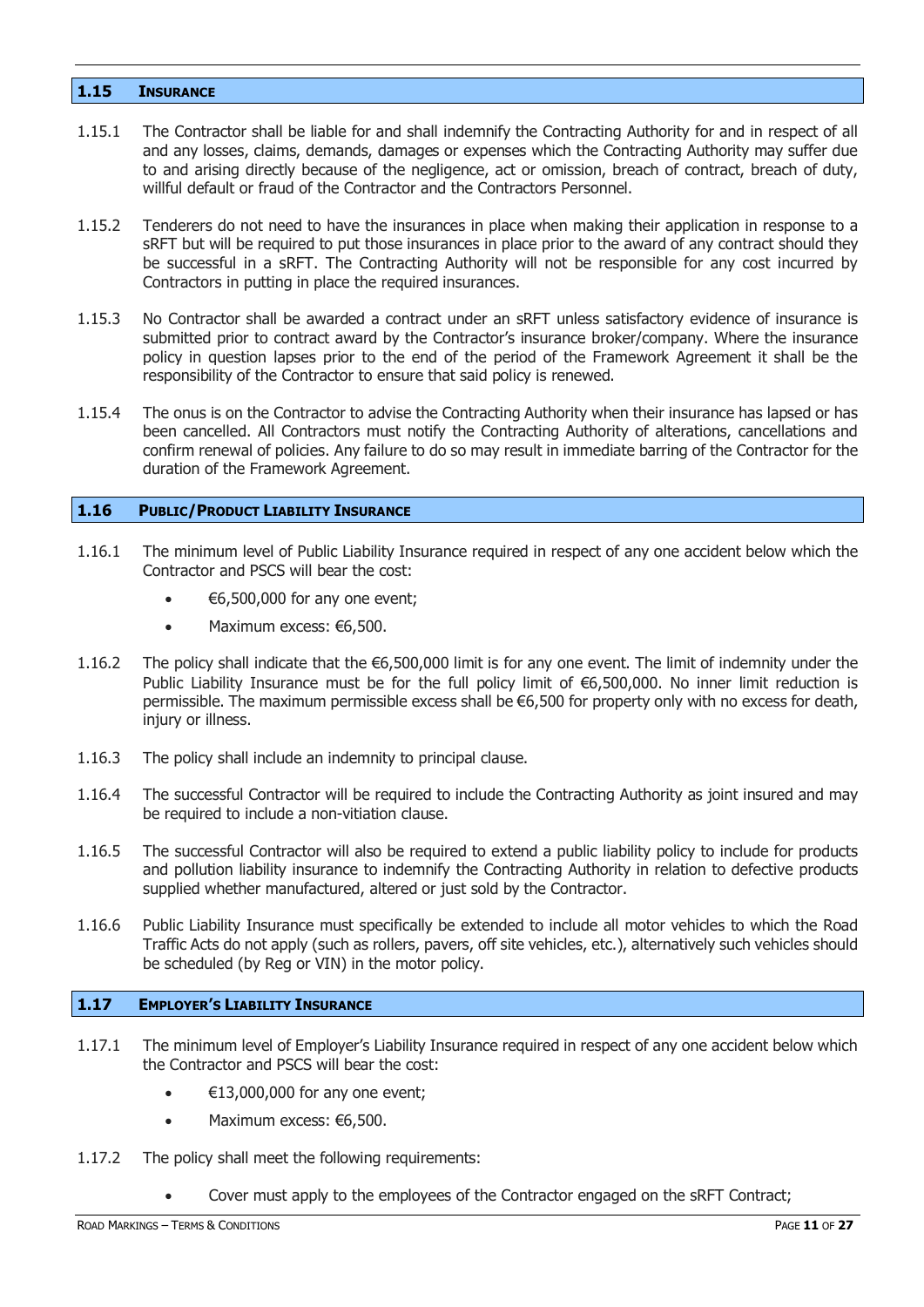- The liability for death or injury to employees must be covered;
- The cover must indemnify the Contracting Authority as principal and may be required to include a non-vitiation clause;
- Cover must be extended to cover the Contractor in respect of liability assumed by him under the sRFT Contract, e.g. The description of the insurer's business must be unambiguous.

# **1.18 PROFESSIONAL INDEMNITY INSURANCE**

- 1.18.1 Contractors may be requested to arrange Professional Indemnity Insurance as part of a sRFT contract.
- 1.18.2 The minimum level of insurance cover required will vary depending on the scale, nature and complexity of the sRFT contract. Insurance requirements will be identified in individual sRFT.
- 1.18.3 Where a Contracting Authority requires a collateral warranty from a Specialist/s, the Contractor shall provide the collateral warranty in a form approved by the Contracting Authority, (e.g. GCCC standard form reference MF 1.12 'Collateral Warranty' executed by the Specialist and the Contractor) or equivalent.
- 1.18.4 Where required, cover shall:
	- · be provided on an 'each and every claim' basis;
	- be provided in respect of 'joint and several liability',  $16$
	- · provide for claims for breach of professional duty or civil liability as well as negligence;
	- be maintained for six (6) years after completion of the Supplementary Request for Tender contract;
	- extend to include Specialist advisors engaged as Subcontractors by the Contractor.
- 1.18.5 Where required, Collateral warranties required from Specialists shall include a requirement to carry professional indemnity insurance if the Specialist is involved in design.
- 1.18.6 Where required, the policy shall, where appropriate, cover and indemnify the Contracting Authority for all liabilities arising from the performance or non-performance by the Contractor of its duties as Project Supervisor for the Construction Stage (PSCS).

# **1.19 INSURANCE EXCLUSIONS**

- 1.19.1 Contractors that have specific exclusions noted in their insurance policies which restrict or prohibit their ability to carry out certain works and/or services will be required to either:
	- Have the exclusion removed from their insurance policy and employ a competent and appropriately insured Specialist to carry out the excluded activity and put in place contingency cover on the Contractor's insurance policy; or
	- Have the Specialist subcontractor included with the Contractor as a full joint insured on the subcontractor's insurance policy and have the Contracting Authority joint insured on the subcontractor's insurance policy. Contractors shall note that the Contracting Authority will not be responsible for any cost incurred by the Contractor in complying with the insurance requirements outlined above.

<sup>&</sup>lt;sup>16</sup> If the Contractor consists of a joint venture, consortium or other unincorporated grouping of two or more persons, each person is jointly and severally liable to the Employer for the performance of the Contract.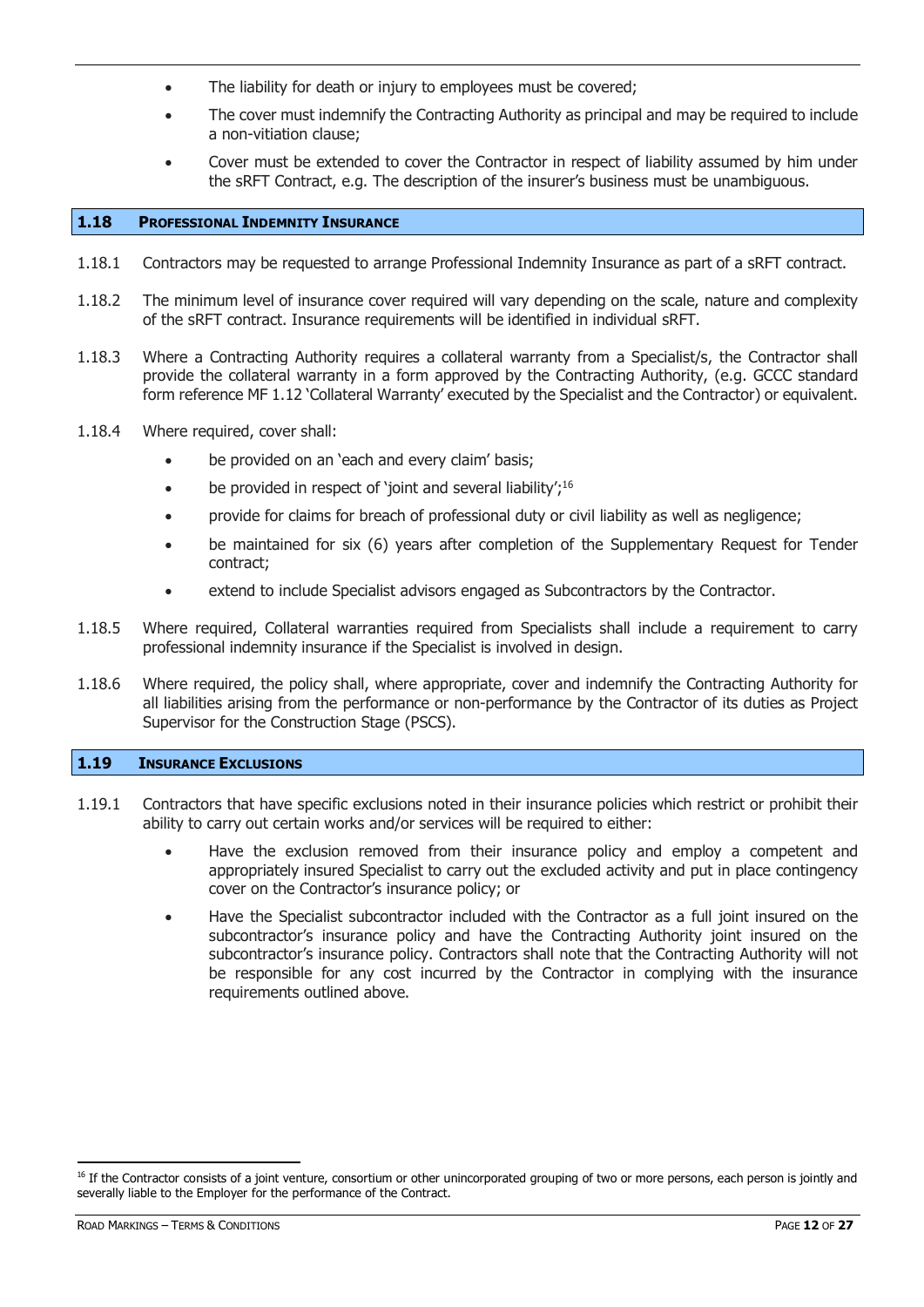## **1.20 CONSTRUCTION PRODUCT REGULATIONS**

- 1.20.1 Proof of compliance with these regulations may be sought at any time prior to or during a sRFT contract. When requested, Contractors shall confirm -:
	- · That all construction products associated with harmonised Standards will be CE marked and have a Declaration of Performance;
	- · That the Contractor by submitting a Declaration of Performance (even if prepared by others) is assuming full legal responsibility for the conformity of the construction product with its declared performance;
	- · That together with the technical specification, the Declaration of Performance will give all the information needed to judge whether the product(s) meets the essential characteristics in accordance with the applicable harmonised technical specifications;
	- · That the CE mark shall be followed by the two last digits of the year in which it was first affixed, the name and the registered address of the manufacturer, or the identifying mark allowing identification of the name and address of the manufacturer easily and without any ambiguity;
	- · That certification of an organisation's Factory Production Control system by a notified body will be available if so required under the regulation and requested.

## **1.21 HEALTH & SAFETY – SAFETY STATEMENT**

- 1.21.1 When requested, prior to the appointment to the Framework Agreement, successful Tenderers must provide a current Safety Statement or equivalent document to the LGOPC for uploading onto Supplygov.
- 1.21.2 The Safety Statement shall be prepared in accordance with Section 20 of the Safety, Health & Welfare at Work Act 2005, and implementing Regulations.
- 1.21.3 The Safety Statement must be signed, dated and include either:
	- · The Company Registrations Office Company name and address, where applicable i.e. where a Contractor is registered with the Companies Registration Office, (www.cro.ie); or
	- The company name and address as registered with their VAT Registration Number i.e. where a Contractor is not registered with the Companies Registration Office, (www.cro.ie).

#### **1.22 CHILD PROTECTION & VETTING**

- 1.22.1 Contractors Personnel shall strictly adhere to the Contracting Authorities child protection policy which will be included with the sRFT documents for the information of Contractors – if applicable.
- 1.22.2 Contractors Personnel may be subject to routine Garda Security Clearance procedures prior to being allowed entry onto certain sites, including but not limited to Local Authority, An Garda Síochána, Health Service Executive, Department of Defense and Department of Education sites. Co-operation with these procedures is mandatory.

# **1.23 COMPANY STATUS**

- 1.23.1 This Framework Agreement may be assigned and/or novated by the Contractor and the LGOPC, subject to the granting of formal written consent to such assignment and/or novation by the LGOPC, to the legal successor of the Contractor where:
	- a) The specific change in contractor was provided for in the procurement process for the award of this Framework Agreement; or
	- b) The change is as a result of corporate restructuring in a manner permitted under Regulation 72(1)(d) of the European Union (Award of Public Authority Contracts) Regulations 2016.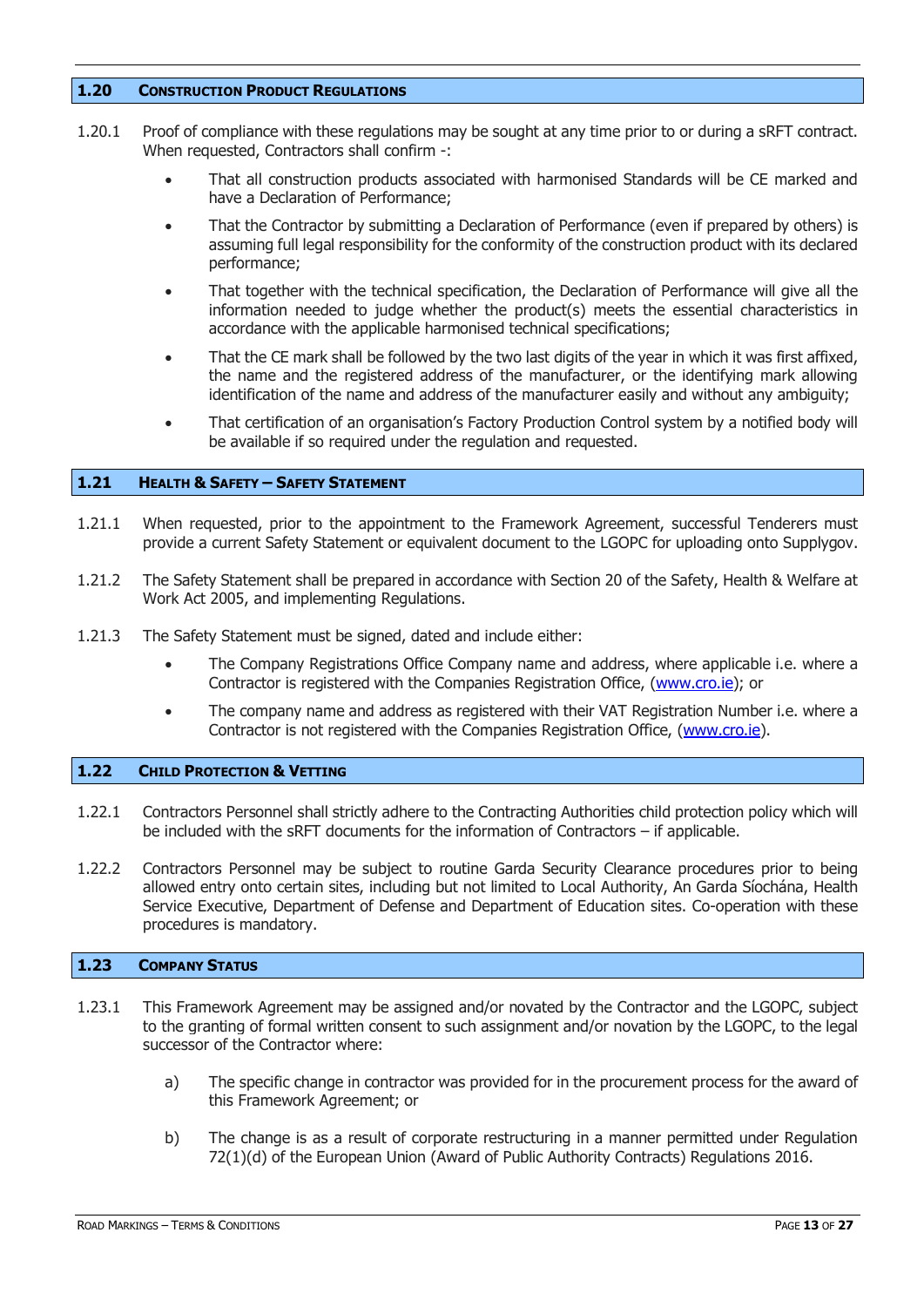- 1.23.2 The LGOPC may, prior to granting of formal written consent to assignment and/or novation, require compliance by the succeeding contractor with such conditions the LGOPC deems necessary including, but not limited to, requiring evidence that: (a) the succeeding contractor fulfils the qualifying criteria initially established; (b) the succeeding contractor possesses the capability (technical or otherwise), resources and skills in respect of satisfying the requirements of the Framework and; (c) a formal change in legal status or corporate restructuring as permitted under sub-paragraphs 1.23.1 (a) and (b) herein has been lawfully undertaken.
- 1.23.3 The terms and conditions of this Framework Agreement and the obligations imposed on the parties herein shall govern any succeeding contractor and the LGOPC and the LGOPC may, at its discretion, direct the succeeding contractor to execute a formal Deed of Assignment/Novation for the purposes of same.
- 1.23.4 Without prejudice to such additional circumstances where assignment and/or novation are permissible under sub-paragraphs 1.23.1 (a) and (b) herein, assignment and/or novation to the legal successor of the Contractor (subject to the granting of formal written consent to such assignment and/or novation by the LGOPC) is permissible in the following circumstances:
	- · Change of contractor's legal status from sole trader to corporation where general ownership and personnel remain the same.
	- · Change of contractor's legal status from corporation to sole trader where general ownership and personnel remain the same.
	- · Change of contractor's legal status from sole trader to partnership where general ownership and personnel remain the same.
	- · Change of contractor's legal status from partnership to sole trader where general ownership and personnel remain the same.
	- · Change of contractor's legal status from corporation to partnership where general ownership and personnel remain the same.
	- · Change of contractor's legal status from partnership to corporation where general ownership and personnel remain the same.
	- · Change of contractor's business name.
	- · Change of contractor from sole trader to other related sole trader (for example, business transfer from father to son).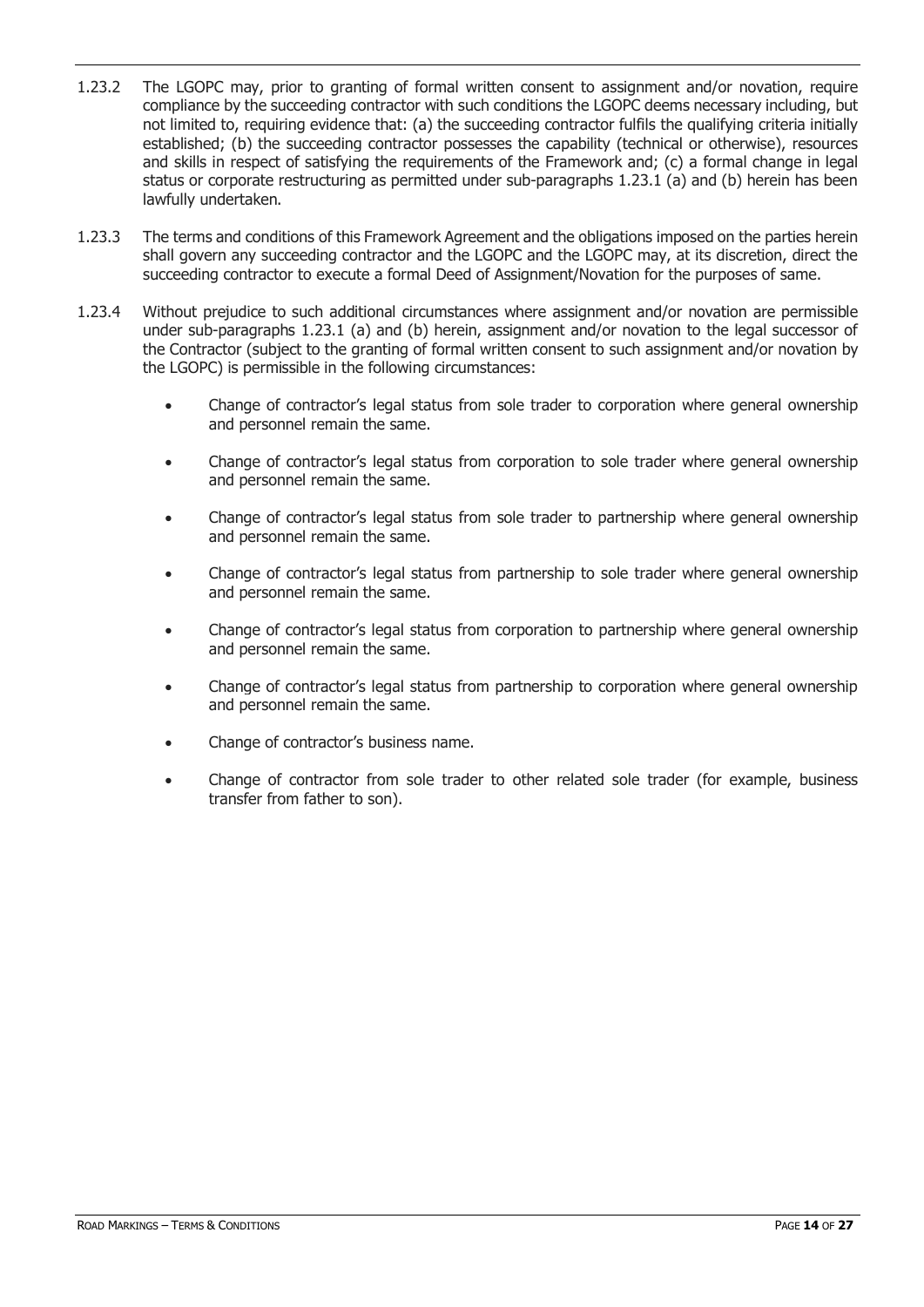# **2.0 PARTICULARS**

# **2.1 CONTRACT LIMITS**

2.1.1 Under the Framework Agreement, individual Contracting Authorities utilising PW-CF11 Term Maintenance and Refurbishment Contract shall comply with the limits specified in the Department of Public Expenditure and Reform's Guidance Note to Employer (PW-CF11) v1.1 12/12/2013.

# **2.2 DESCRIPTION OF WORKS AT SUPPLEMENTARY REQUEST FOR TENDER STAGE**

- 2.2.1 Works will involve planned and unplanned road marking works and/or services on nominated Local, Regional, National Roads and Car Parks as required by Contracting Authorities.
- 2.2.2 Contractors shall supply and place all regulatory and non-regulatory Road Markings (Permanent/Temporary), Road Studs, Coloured Demarcation/Surfacing, High Friction Surfacing and Removal of Road Markings/Road Studs.
- 2.2.3 The performance, materials and workmanship for thermoplastic road markings, road studs, coloured demarcation/surfacing and High Friction Surfacing are set out in the General Specification herein.
- 2.2.4 The technical requirements set out in the General Specification are non-specific. All Road Marking works shall be undertaken in compliance with the technical standards as detailed and any further technical requirements as set out in the sRFT.
- 2.2.5 The method of application or removal of road markings may be specified by the Contracting Authority at its sole discretion.
- 2.2.6 High Friction Surfacing may be either a cold applied or hot applied system. Where required, the application system and certification required (BBA/HAPAS/prTAIT) may be specified by the Contracting Authority.
- 2.2.7 The proposed Road Marking works include, but are not limited, to those as described in these Particulars.
- 2.2.8 Typical Road Marking works and/or services projects will include the supply and installation or removal of:
	- · Transverse markings;
	- Longitudinal markings (including double line systems);
	- · Hatched markings;
	- · Worded and diagrammatic markings;
	- Markings indicating parking and loading requirements;
	- Bus and tram markings;
	- Cycle track markings;
	- Yellow box markings;
	- · Road studs
	- · Coloured Demarcation/Surfacing
	- **High Friction Surfacing**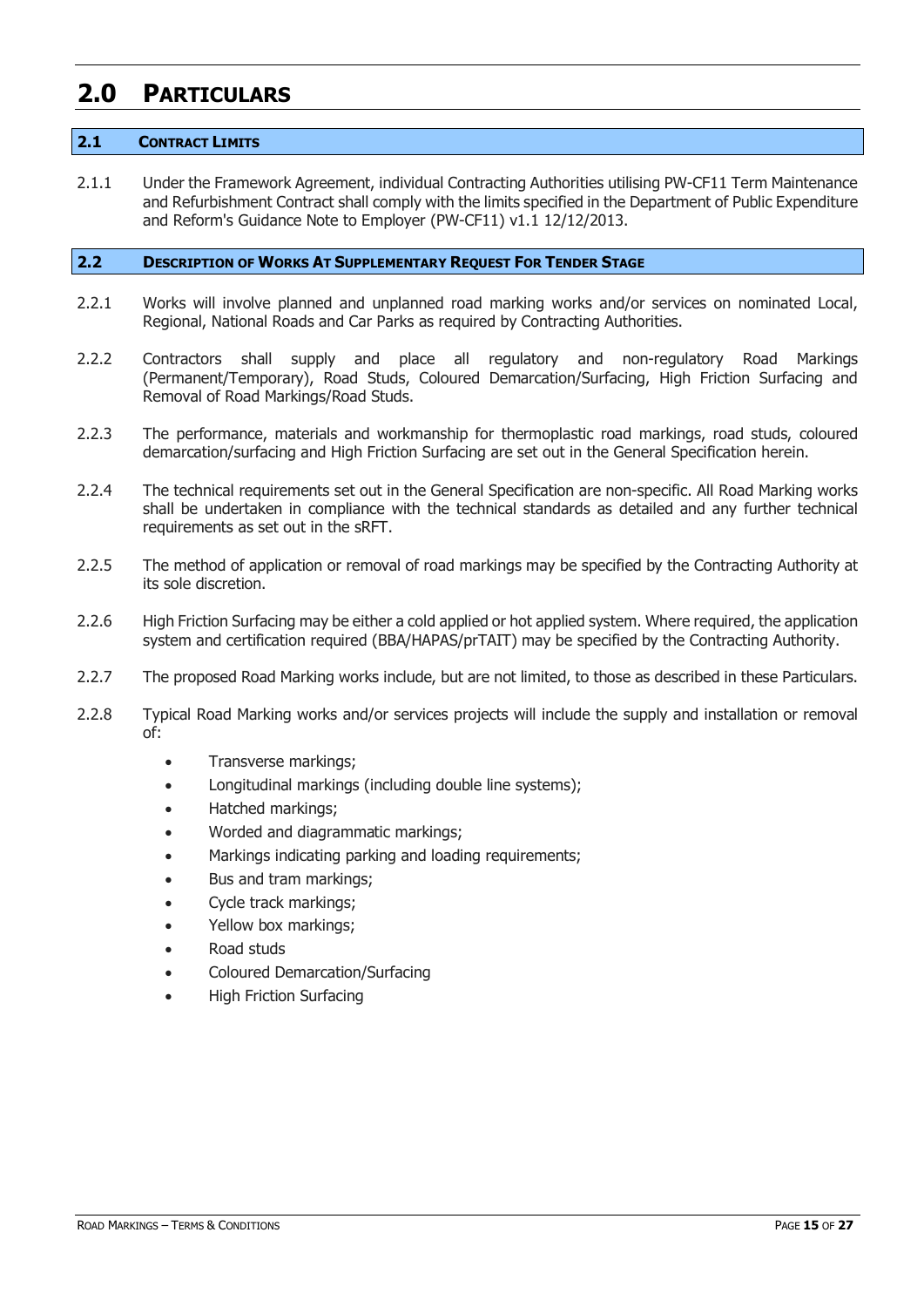### **2.3 HEALTH AND SAFETY – CONSTRUCTION DUTY HOLDERS**

- 2.3.1 The works and/or services to be undertaken as part of the Framework Agreement are categorised as either 'Type 1 or Type 2' projects as defined in the Department of Public Expenditure and Reform's Guidance Note - Suitability Criteria for Works Contractors GN 2.3.1.1 v1.1 01 May 2013.
- 2.3.2 Contractors appointed to the Framework Agreement must in all instances accept the role of Contractor and Project Supervisor Construction Stage (PSCS) as defined in the Safety, Health and Welfare at Work (Construction) Regulations 2006 – 2013.
- 2.3.3 Contractors will be required to accept and fulfil the role of 'Project Supervisor Construction Stage (PSCS)' as defined in the Safety, Health and Welfare at Work (Construction) Regulations 2006 – 2013. At sRFT stage, Contractors may be required to complete a PSCS questionnaire (as issued by the Contracting Authority). The Contractor will accept the appointment as PSCS by entering into the appointment in the manner set out in the Works Requirements relevant to that sRFT contract.
- 2.3.4 Where a Contractor enters a site where they are not the nominated PSCS, they must comply with any directions given by the PSCS and/or Project Supervisor for the Design Process (PSDP).
- 2.3.5 The Contracting Authority reserves the right to seek proof of additional qualifications/training that are either statutory or deemed necessary for undertaking the role of PSCS. Such proof may need to be provided in response to Contract Evaluation Criteria as applicable and as specified in the sRFT.

# **2.4 HEALTH AND SAFETY – GENERAL**

- 2.4.1 All articles and substances supplied for use at work, including any plant, machine, tool or hazardous substance, shall comply with the requirements of the current Safety, Health & Welfare at Work Act, Regulations, Codes of Practice and Guidance.
- 2.4.2 All Contractors Personnel entering Contracting Authority sites shall have a Safe Pass Card, with SOLAS accreditation or equivalent.
- 2.4.3 The Safe Pass Card and CSCS equivalent qualifications (e.g. CSCS equivalent in Northern Ireland (CSR card)) will also be accepted.
- 2.4.4 Plant operators, as listed in the Schedule 5 of Safety, Health and Welfare at Work (Construction) Regulations 2006 - 2013, must be in possession of a valid Construction Skills Certification Scheme (CSCS) card for the item of plant being operated.
- 2.4.5 All Contractors Personnel operating plant/vehicles shall have a current full driver's license pertaining to the item(s) of plant they are operating. Copies must be available upon request on site on any given day.
- 2.4.6 For construction work on roads the Contractor shall ensure the following:
	- Compliance with Regulation 97 of the Safety, Health and Welfare at Work (Construction) Regulations 2013. The provision and maintenance of adequate Signing, Lighting and Guarding arrangements in compliance with Department of Transport, 2010, Chapter 8 of the "Traffic Signs Manual" and "Guidance for the Control and Management of Traffic at Roadworks" –  $2^{nd}$  Edition and where required the Dashboard Manual March 2014 - "Temporary Traffic Management Guidance Handbook for Road Marking Related Works – as published by the NRA (now TII)
	- The provision of a person/persons in possession of a current CSCS card for Signing, Lighting and Guarding at roadworks when erecting, modifying and removing signing, lighting and guarding.
	- All Contractors Personnel working on Roads shall be in possession of a current CSCS for Health and Safety at Roadworks or equivalentt
	- The provision of a written, site-specific traffic management plan(s) for all projects as defined in Chapter 8 as Category A and B type works, where required.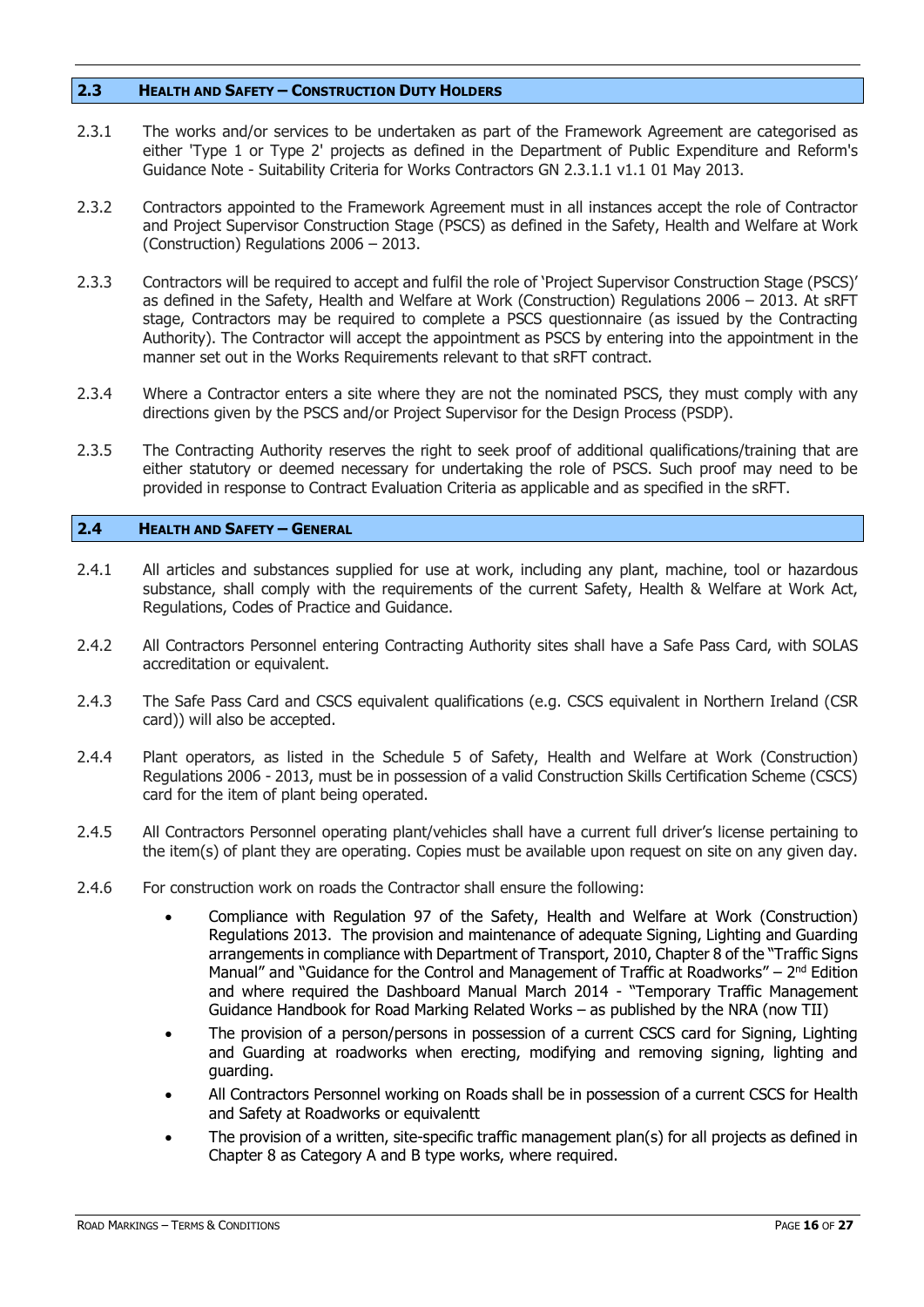# **3.0 GENERAL SPECIFICATION**

# **3.1 LEGISLATION, REGULATIONS, GUIDELINES AND CODES OF PRACTICE**

- 3.1.1 The Contractor shall comply with all national and EU legislation, Guidelines and Codes of Practice that apply during the construction stage and maintenance period. The contractor shall ensure that, as a minimum, all aspects of the works and project facilities comply with good industry practice, law and all necessary consents including, but not limited to the following:
	- The Safety, Health and Welfare at Work Act 2005
	- · The Safety, Health and Welfare at Work (Repeals)(Commencement) Order, 2015
	- · The Safety in Industry Act 1980
	- · The Safety, Health and Welfare at Work (General Applications) Regulations 2007 to 2016;
	- · The Safety, Health and Welfare of Work (Construction) Regulations 2006 2013;
	- · Chemicals (Asbestos Articles) Regulations 2011 (S.I. No. 248 of 2011;
	- · The Safety, Health & Welfare at Work (Exposure to Asbestos) (Amendment) Regulations, 2010 (S.I. No. 589 of 2010);
	- · The Safety, Health & Welfare at Work (Exposure to Asbestos) Regulations, 2006 (S.I. No. 386 of 2006);
	- REACH $^{17}$  Regulation (EC) No. 1907/2006 amended by Regulation (EC) No. 552/2009;
	- Safety, Health and Welfare at Work (Chemical Agents) Regulations, 2001 (S.I. No. 619 of 2001);
	- Safety Health and Welfare at Work (Carcinogens) Regulations, 2001 (S.I. No. 078 of 2001);
	- · European Communities (Carriage of dangerous goods by road & use of transportable pressure equipment regulations, 2011 (S.I. No. 349 of 2011);
	- Air Pollution Act, 1989;
	- The Construction Products Regulations (CPR) 2013 and as amended;
	- The Waste Management Acts, 1996 to 2013;
	- · BS5228:2009 'Code of Practice for Noise Control on Construction and Open Sites';
	- · Any other recommendation or Code of Practice issued by the Health and Safety Authority;
	- Law and good industry practice on Disability including those of the National Disability Authority;
	- Fire Services Act 1981;
	- Good industry practice in respect of Fire;
	- Requirements of utility providers;
	- · Relevant Irish Standards ("Irish Standards"), British Standards ("British Standards"), Codes of Practice ("Codes of Practice"), EU Directives ("Directives") or equivalent European Standards ("European Standards");
	- Local Bye-Laws and Regulations;
	- Regulations and requirements of all relevant authorities
	- · Guidelines and Tender Documentation for Road Marking Materials Department of Environment and Local Government, Dublin.
	- · Chapter 7 of the Traffic Signs Manual as published by the Department of Transport November 2010 and as amended.

<sup>&</sup>lt;sup>17</sup> Registration, Evaluation, Authorisation and Restriction of Chemicals.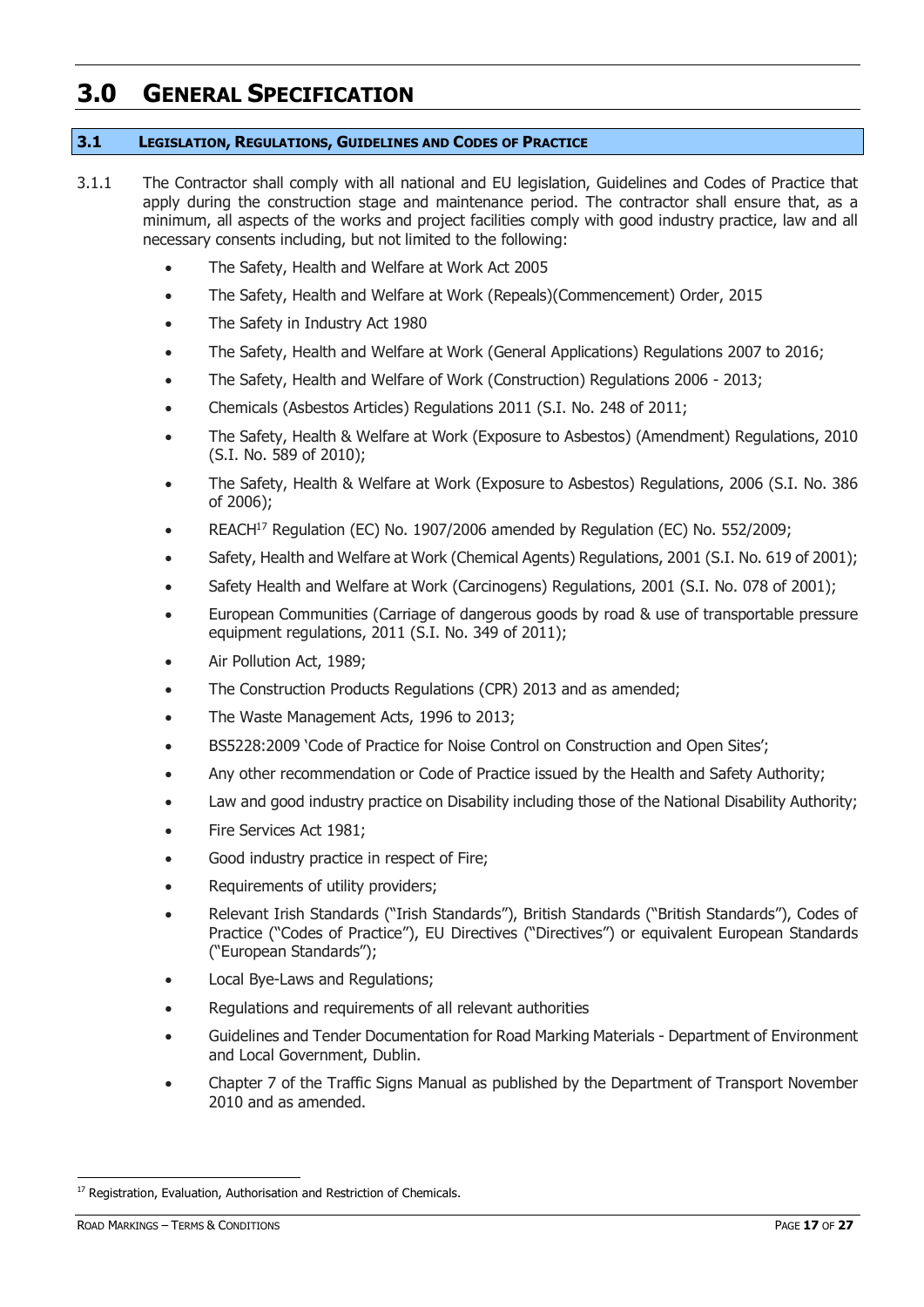- · Chapter 8 of the Traffic Signs Manual as published by the Department of Transport November 2010 and as amended.
- · TII18 Specification for Roadworks Series 1200 (Traffic Signs & Road Markings CC-SPW-01200)
- · TII Specification for Roadworks Series 900 (Road Pavements Bituminous Materials CC-SPW-0900);
- · IS EN 1423: Road marking materials Drop on materials Glass beads, antiskid aggregates and mixtures of the two
- IS EN 1424: Road Markings materials Premix glass beads
- IS EN 1790: Road Marking materials Preformed road markings
- · IS EN 1436: Road Marking materials Road marking performance for road users and test methods
- · IS EN 1871: Road Marking materials Physical properties
- · IS EN 1463: Road Marking materials Retroreflecting road studs

The above is a non-exhaustive list of standards that are being continuously updated and changed.

- 3.1.2 In addition to the Construction Product Regulations, particular products, application types or processes may require;
	- · A Type Test or Type Approval Installation Trial (TAIT).
	- · A Provisional Type Approval Installation Trial (prTAIT) or European Assessment Documents where the product, application or process is not covered by a harmonised technical specification.
- 3.1.3 Permanent road markings shall be guaranteed for a minimum of 2 years as defined in IS EN 1436.
- 3.1.4 Where required, a guarantee will be requested by the Contracting Authority for Permanent Thermoplastic Road Markings laid on cement bound and bituminous bound road surfacing including surface dressings as part of any sRFT. During any guarantee, the Contractor shall be required to replace or renew markings which fail to comply with one or more minimum values established in the sRFT. The guarantee will cover parameters from IS EN 1436 in respect of Durability, Retro reflectivity, Skid Resistance, Luminance and Chromaticity as set out in the sRFT.
- 3.1.5 The Contractor will be fully responsible for the quality of the materials and their compliance with the technical requirements as set out in the Tender Documents. Compliance will be verified by use of material conformance testing (remote and in-situ) and reference to the quality management systems within the production plant.
- 3.1.6 Where alternate products/system accreditations etc. are required by the Contracting Authority, the Contractor shall provide confirmation in writing:
	- · Of the name of the proposed product to be used;
	- · That the product/system complies with BBA/HAPAS/prTAIT or equivalent product and accreditation scheme;
	- · That the Contractor is an approved BBA or equivalent Installation Contractor.
- 3.1.7 The Contractor shall provide for complying with the above including all mandatory notifications and notices for display. Compliance with these regulations, standards and guidelines shall relate to those most up to date or reasonably foreseeable as being in force or published at the time of contract award.
- 3.1.8 The Contractor shall identify any hazards that the design may present during construction and subsequent use and maintenance. Where possible, the hazards shall be eliminated or the risk reduced. Where hazards cannot be eliminated, provision shall be made for control of those risks and the transfer of the necessary

<sup>&</sup>lt;sup>18</sup> Transport Infrastructure Ireland is a state agency in Ireland, responsible for national road and public transport infrastructure. The body was established in 2015 by merging the former National Roads Authority and Railway Procurement Agency.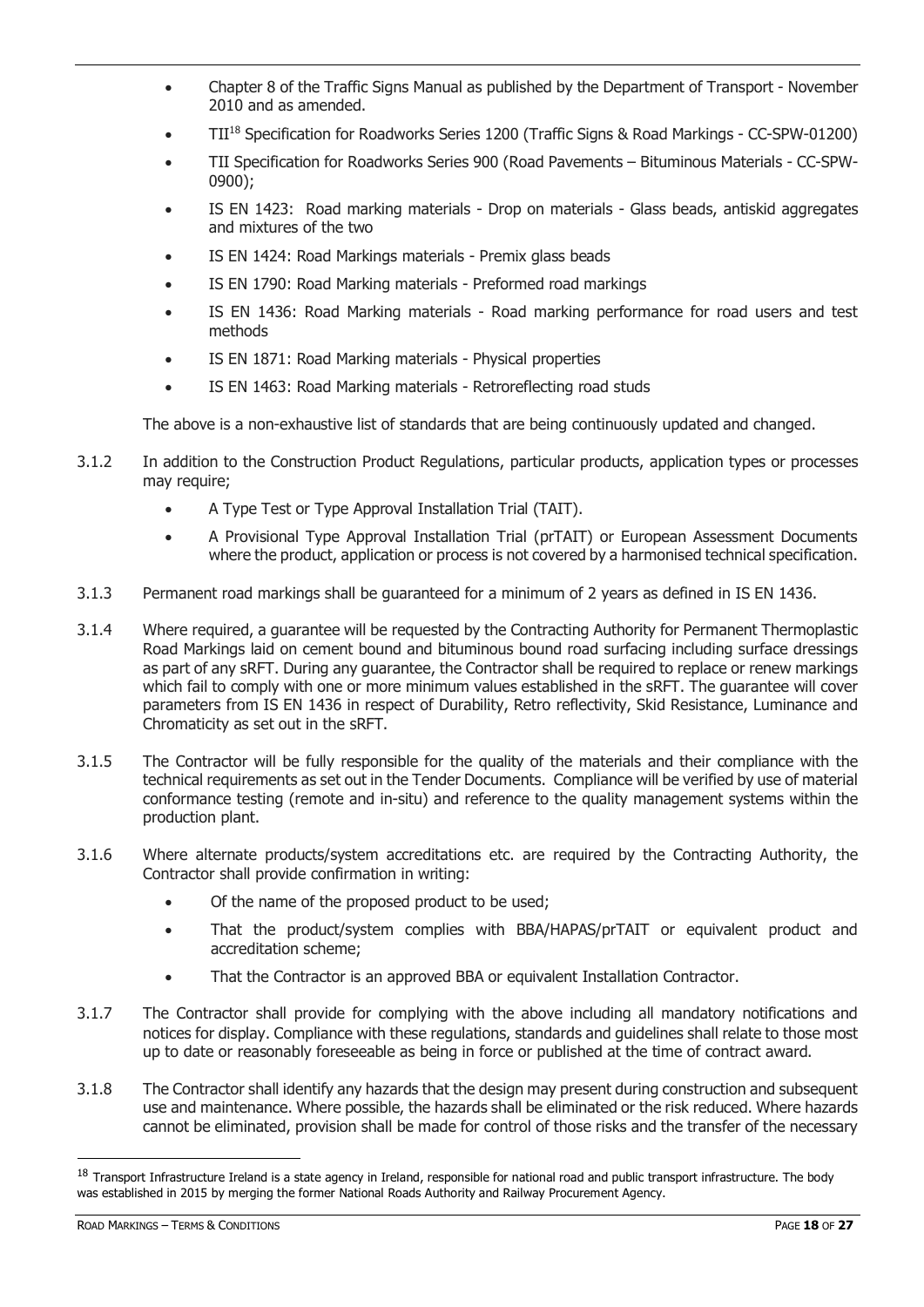information on those control measures and any residual risks together with any design assumptions to the PSDP.

3.1.9 The Contractor shall adhere to and ensure compliance with all relevant product manufacturer's instructions.

# **3.2 BUILDING CONTROL REGULATIONS**

3.2.1 Not Applicable

#### **3.3 MINIMUM STANDARDS**

- 3.3.1 Tenderers must ensure:
	- · that all information, documentation and declarations submitted with, and at any stage of, their Application or in a response to an sRFT are correct and;
	- that they are in position to provide the requisite evidence of compliance with the declarations submitted within seven calendar days when requested by the LGOPC and/or Contracting Authority at any stage during the Framework Agreement.
- 3.3.2 Without prejudice to such other legal remedies available to the LGOPC or Contracting Authority where a Tenderer/ Contractor:
	- is found to have furnished false, misleading or incorrect information, documentation or declarations at any stage of, their Application or response to sRFT or;
	- · is, for whatever reason, unable or unwilling to provide the requisite evidence of compliance with the declarations submitted when requested by the LGOPC or Contracting Authority;

the LGOPC and/or Contracting Authority may impose such sanctions on the Contractor/Tenderer as it deems appropriate up to and including immediate exclusion of the tenderer from the Framework Agreement.

- 3.3.3 Contractors Personnel must have an appropriate qualification and adequate relevant experience as defined in the Tender Documents.
- 3.3.4 In all instances it is the absolute responsibility of the Contractor to be able to unambiguously demonstrate that a proper standard of workmanship has been executed, that Contractors Personnel and Specialists are competent, possessing sufficient training, experience and knowledge appropriate to the nature of the work that has been performed and having regard to the size and complexity of such works and/or services.
- 3.3.5 Depending on the nature of the works and/or services, the Contracting Authority reserve the right to seek proof of additional qualifications/training that are either statutory or deemed necessary for undertaking the works and/or services. Please reference the sRFT Contract Evaluation Criteria set out hereunder.
- 3.3.6 The following are details of some of the site-specific checks and associated substantiation that may be requested by the Contracting Authority prior to award at sRFT stage:
	- Confirmation that there has been no change in circumstances that might affect the validity of any of the statements in any of the declarations returned with their Application, or information submitted in lieu of these declarations;
	- · Confirmation and associated evidence of up to date membership of relevant trade associations;
	- · Confirmation and associated evidence of, up to date accredited training for the individual employee/s or third party fulfilling the role of PSCS;
	- · A copy of the current company training register indicating the full list of training undertaken by each employee, including information on dates, certification of training and training provider, duration etc.;
	- Details of third parties employed in the completion of works and/or services projects, e.g. external testing houses, environmental monitoring contractors, independent analysts, etc.;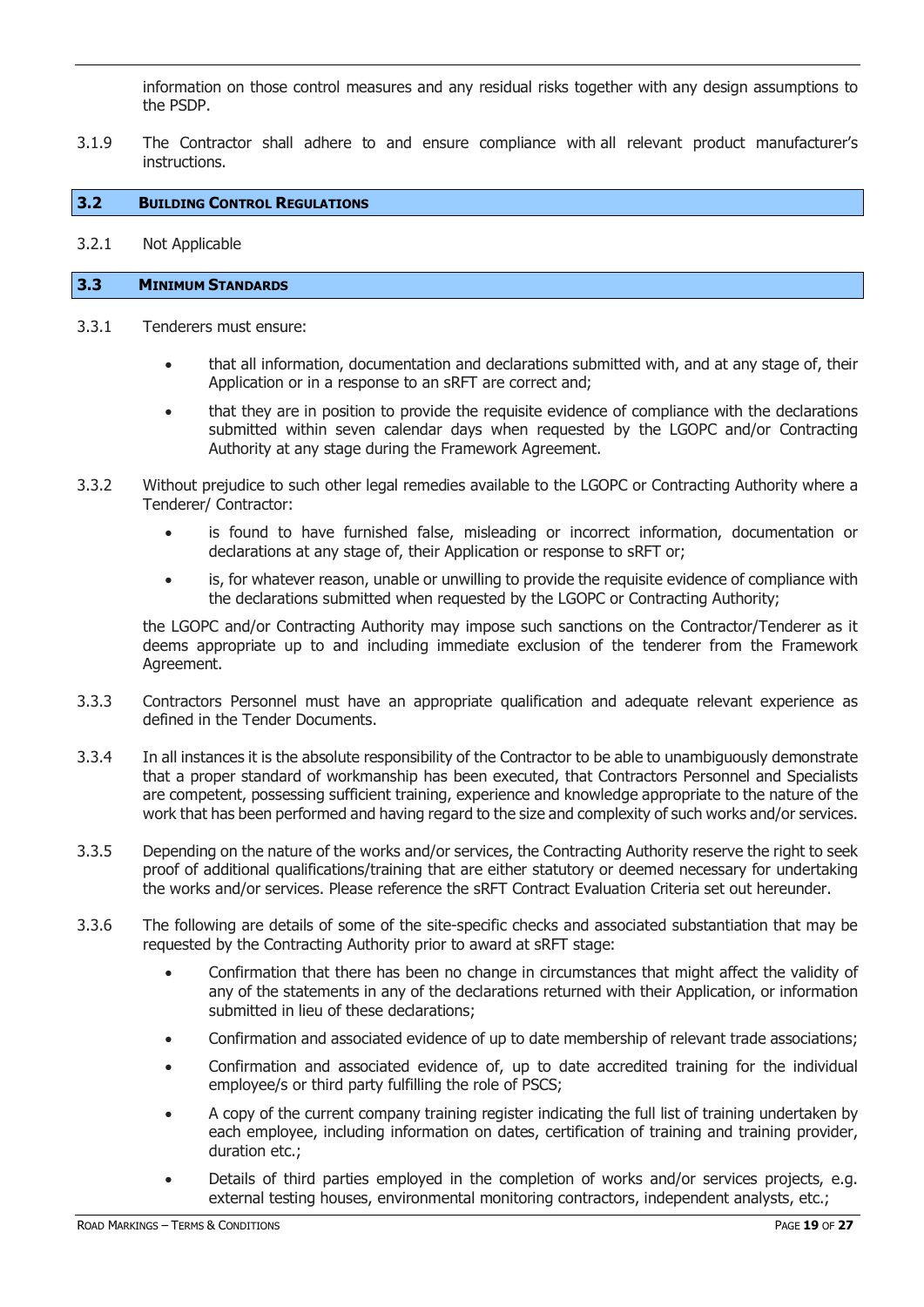- · The Contractor's Waste Management Plan (WMP) for the management of all waste arising on site. Where relevant, this WMP may need to be approved by or agreed with the relevant Contracting Authority prior to appointment.
- 3.3.7 The Contractor shall respond to any request from the Contracting Authority for such evidence within seven calendar days. Failure to respond within seven days may result in exclusion from the sRFT.

## **3.4 GREEN PROCUREMENT**

- 3.4.1 A component of Green Procurement to minimise the environmental impact of works and/or services may be specified by the Contracting Authority.
- 3.4.2 A Green Procurement Component may comprise one or a combination of the following elements, as applicable to Road Marking works or services;
	- Design and construction to achieve high energy efficiency performance and low associated  $CO<sub>2</sub>$ emissions;
	- Installation of high efficiency and renewable energy technologies which make use of site-specific opportunities to reduce energy consumption and CO<sub>2</sub> emissions;
	- · Design and specification to reduce the embodied impacts and resource use associated with construction materials;
	- · Design, specification and site management to minimise construction and demolition (C&D) waste and to use building products or materials with a high recycled or re-used content;
	- · Specification of fit-out and finishes that minimise hazardous emissions to indoor air;
	- · Ventilation design to ensure healthy air and minimise the intake of external air pollution;
	- Specification and installation of water saving technologies;
	- · Installation of physical and electronic systems and technologies to support the ongoing minimisation of energy use, water use and waste arisings by facilities managers and occupiers.

#### **3.5 CONTRACT PERFORMANCE EVALUATION**

- 3.5.1 It is intended that Contractor performance will be monitored during the Framework Agreement term and specifically during the execution of all sRFT contracts.
- 3.5.2 A Performance Evaluation Report (hereunder) may be completed by the Contracting Authority at the end or at any time during the sRFT Contract, that will record the performance of the Contractor on the sRFT contract. Such reports will be copied to the Contractor and the content of such reports may be considered when formulating new award criteria for future centralised procurement competitions advertised by the Contracting Authority. A copy of the Performance Evaluation Report may be included in the sRFT Template.
- 3.5.3 Where any Contractor fails to satisfactorily perform a sRFT contract, the sRFT contract may be terminated and the Contracting Authority shall have the right to re-tender the contract.

# **3.6 PERFORMANCE MEASUREMENT**

3.6.1 The Contracting Authority may review the Contractor's performance from time to time during the Framework term or the duration of a sRFT contract and may assess the Contractor's performance by reference to the Performance Measurement Table in the Framework Agreement. The purpose of this exercise is to ensure that the works and/or services continue to be executed and the Contractor continues to meet its obligations in accordance with the requirements of the Framework Agreement. This is a separate and distinct exercise from the completion of a Performance Evaluation Report by the Contracting Authority. The performance measurement shall be carried out in accordance with the terms of the Framework Agreement.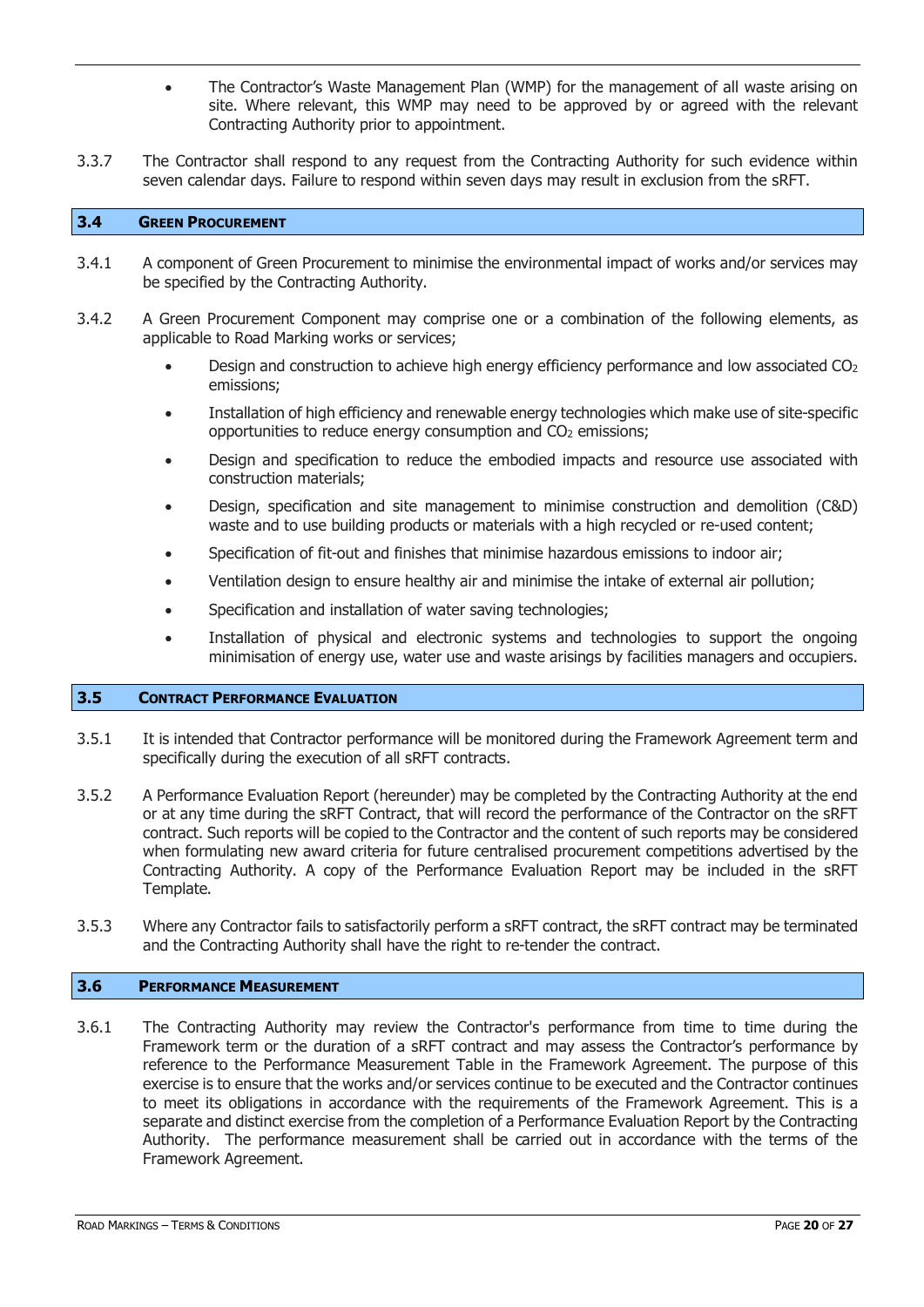# **4.0 SUPPLEMENTARY REQUEST FOR TENDER (SRFT) ON SUPPLYGOV.IE**

# **4.1 GENERAL**

- 4.1.1 Supplementary Requests for Tender(sRFT) contracts awarded under this Framework Agreement will be awarded by way of Mini-Competition $^{19}$  only.
- 4.1.2 The Contracting Authority will issue sRFTs electronically via the www.supplygov.ie procurement platform to all Contractors appointed to the Framework Agreement that have expressed an interest in receiving sRFTs from the Contracting Authority.
- 4.1.3 Contractors must submit all sRFT responses electronically via the www.supplygov.ie system only.
- 4.1.4 Responses will not be accepted in any other format.
- 4.1.5 Contractors listed on the Framework Agreement may only submit one (1) tender response to a sRFT.

# **4.2 REQUEST FOR TENDER TEMPLATE**

- 4.2.1 A standard sRFT template shall be issued by the Contracting Authority with each sRFT.
- 4.2.2 The sRFT will include details in relation to the works and/or service requirements and all procedures, processes, time limits, instructions or other requirements as issued by the Contracting Authority in relation to the sRFT.

#### **4.3 REQUEST FOR TENDER CONTRACT EVALUATION CRITERIA**

- 4.3.1 sRFT evaluation criteria will be assessed on a Pass/Fail basis and will be made up of all or a sub-set of the criteria listed in the relevant table hereunder.
- 4.3.2 Contractors shall note that not all of the criteria (including the sub-criteria) listed may apply to every sRFT.

| <b>SUPPLEMENTARY REQUEST FOR TENDER CONTRACT EVALUATION CRITERIA</b> |                                                                                                                                                                                                                                                                                                                                                                                                                                                                                                                                                                                                                                                                                                                                                                 |           |  |
|----------------------------------------------------------------------|-----------------------------------------------------------------------------------------------------------------------------------------------------------------------------------------------------------------------------------------------------------------------------------------------------------------------------------------------------------------------------------------------------------------------------------------------------------------------------------------------------------------------------------------------------------------------------------------------------------------------------------------------------------------------------------------------------------------------------------------------------------------|-----------|--|
| 1                                                                    | <b>Compliance with Specification and Particular Requirements</b><br>Provide confirmation in writing of compliance with the particular requirements<br>of the Mini-Competition.                                                                                                                                                                                                                                                                                                                                                                                                                                                                                                                                                                                  |           |  |
| $\mathbf{z}$                                                         | <b>Details of Contractors Personnel</b><br>Provide the following details for the Contractors Personnel -:<br>Details of the Contractors Personnel assigned to perform the contract in the<br>a)<br>form of a management chart of the Project Team, and their roles and<br>responsibilities.<br>Where Subcontractors/Specialists are proposed for completion of works<br>b)<br>and/or services, the Contractor shall indicate to the Contracting Authority<br>the name, contact details and legal representatives of the subcontractors/<br>/Specialists.<br>The following minimum details for each member of the project team:<br>C)<br>Evidence of educational and professional qualifications and/or<br>(i)<br>technical accreditations (with dates obtained) | Pass/Fail |  |

<sup>&</sup>lt;sup>19</sup> means a tender competition between the Contractors for the award of a contract, undertaken in accordance with the procedure set out in the Instructions Document and the Terms & Conditions.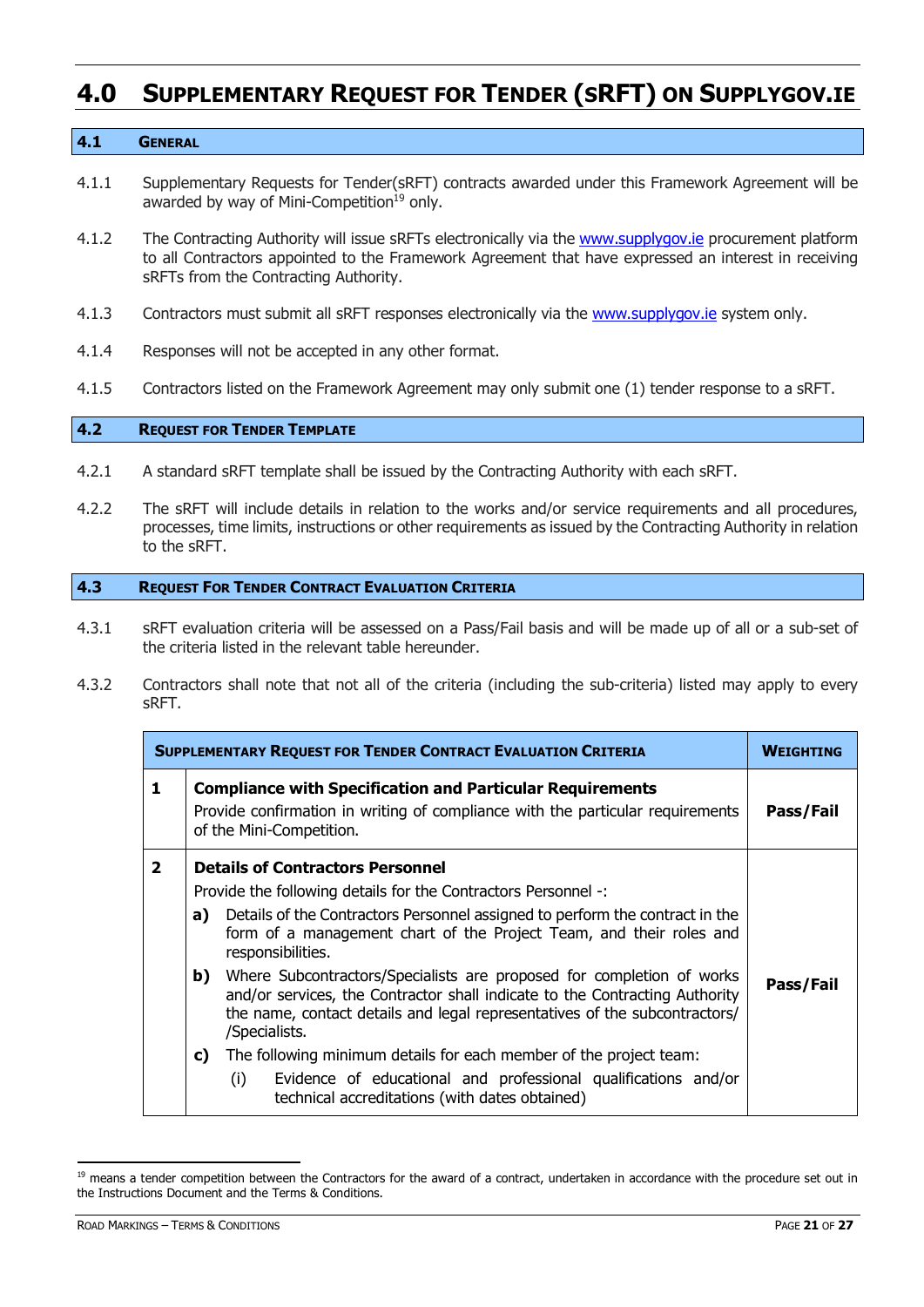| (ii)                     | Employment history with specific reference to experience of the<br>Contractor's personnel on works and/or services projects of a similar<br>scale, nature and complexity to those to be tendered under this<br>Framework or experience as far as they are relevant to health and<br>safety management of works projects.<br>Details of a minimum of three (3) projects in last three (3) years |           |  |
|--------------------------|------------------------------------------------------------------------------------------------------------------------------------------------------------------------------------------------------------------------------------------------------------------------------------------------------------------------------------------------------------------------------------------------|-----------|--|
| (iii)                    | shall be provided for each member.                                                                                                                                                                                                                                                                                                                                                             |           |  |
| 0r                       | d) Provide evidence of attendance by one (1) member of the Project Team at<br>specific Health & Safety training provided by an independent training<br>provider e.g. Managing Safely in Construction (CIF/IOSH), or equivalent;                                                                                                                                                                |           |  |
|                          | Evidence of current third-party certification e.g. Safe-T-Cert, or OHSAS<br>18001, or approved equivalent to substantiate declaration made at<br>Framework Application stage.                                                                                                                                                                                                                  |           |  |
|                          | Note: Safe Pass courses, site induction courses and Health and Safety<br>training such as Manual Handling are not acceptable as CPD in the context<br>of specific management health and safety training.                                                                                                                                                                                       |           |  |
| services.                | Requirements for Contractors Personnel shall be proportionate to the needs of<br>the contract depending on the scale, nature and complexity of the works and/or                                                                                                                                                                                                                                |           |  |
|                          | Specific additional details may be required for site staff responsible for managing<br>the works and/or services.                                                                                                                                                                                                                                                                              |           |  |
| 3                        | <b>Temporary Traffic Management Plan</b>                                                                                                                                                                                                                                                                                                                                                       |           |  |
|                          | Provide confirmation in writing that prior to the award of the Contract, the<br>Contractor will provide the Contracting Authority with a Temporary Traffic<br>Management Plan(s) or confirm that Temporary Traffic Management Plans will<br>be designed and implemented for each site and evidence will be provided to the<br>Contracting Authority when requested.                            | Pass/Fail |  |
| 4<br><b>Stage (PSCS)</b> | <b>Competency Assessment of Project Supervisor for the Construction</b>                                                                                                                                                                                                                                                                                                                        | Pass/Fail |  |
|                          | Complete and submit the Project Supervisor for the Construction Stage<br>(PSCS) Questionnaire included with the sRFT.                                                                                                                                                                                                                                                                          |           |  |

4.3.3 Contractors that pass the Pass/Fail criteria above will proceed for further assessment in accordance with the award criteria set out below.

**4.4 SUPPLEMENTARY REQUEST FOR TENDER - CONTRACT AWARD CRITERIA**

- 4.4.1 sRFT contracts awarded under this Framework Agreement will be awarded in accordance with the Framework Rules i.e. by way of Mini-Competition only.
- 4.4.2 Contracting Authorities shall, where appropriate, note the provisions of the Framework Rules regarding the ceiling rates tendered at Framework application stage prior to award of contract.
- 4.4.3 The Contractor that achieves the highest-ranking score by reference to the criteria below will be awarded the sRFT contract.

| <b>CRITERIA</b>                                                 | <b>WEIGHTING</b> | <b>MAXIMUM MARKS</b><br><b>AVAILABLE</b> |  |  |
|-----------------------------------------------------------------|------------------|------------------------------------------|--|--|
| Most Economically Advantageous Tender: Total Cost <sup>20</sup> | 100%             | 1,000                                    |  |  |

<sup>&</sup>lt;sup>20</sup> Total Cost may be either 'Lowest Price' or 'MEAT Lowest Price'.

ROAD MARKINGS – TERMS & CONDITIONS PAGE **22** OF **27**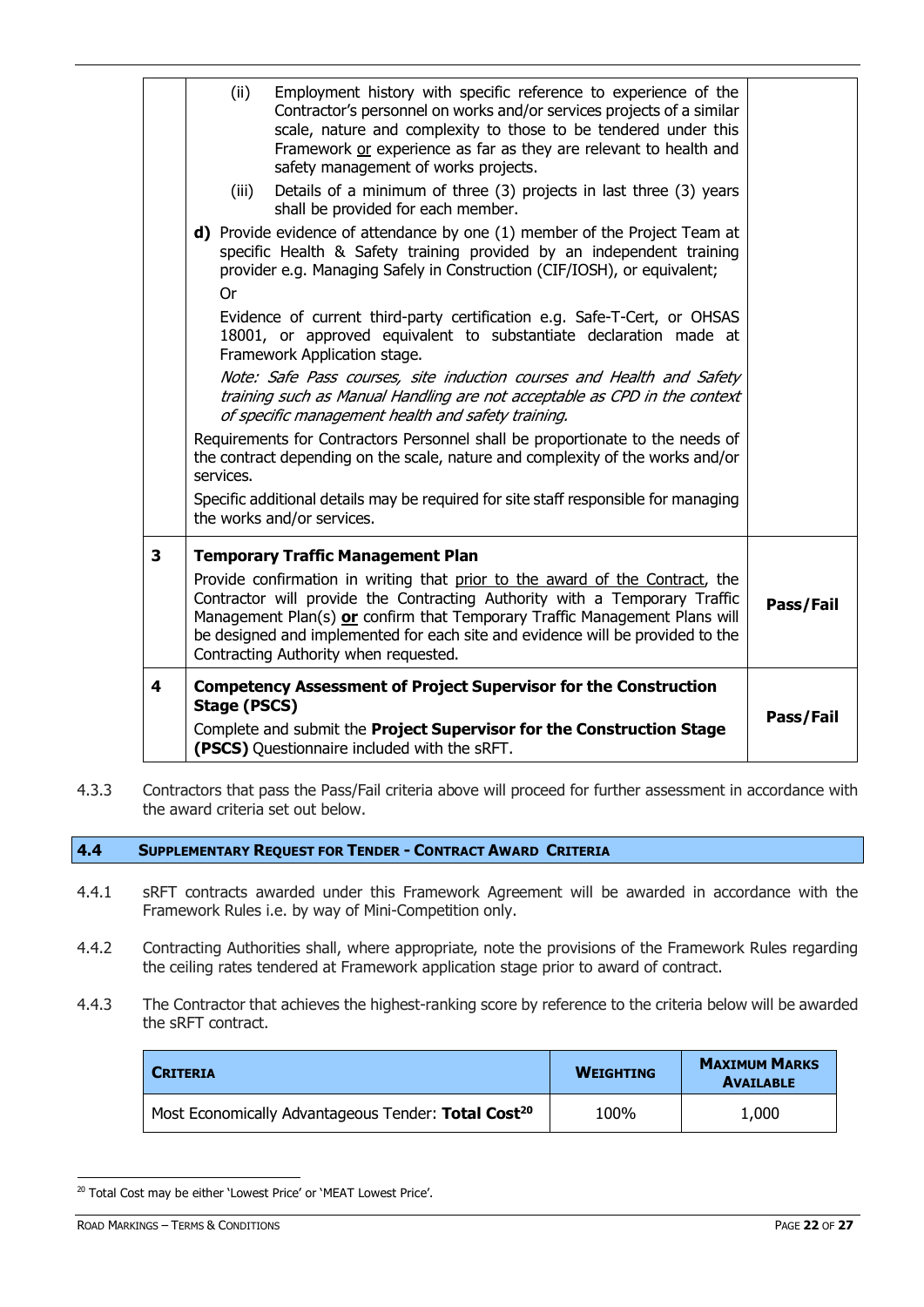- 4.4.4 Total Cost component(s) may be specified by the Contracting Authority at sRFT stage.
- 4.4.5 Total Cost may comprise one or more of the following:
	- · A Schedule of Rates;
	- · Elements of Green Procurement;
	- · Minimum Call out Charges;
	- · Preliminaries;
	- · Quality Assurance Testing;
	- · Accessibility.
- 4.4.6 The lowest Total Cost tendered for completion of the project will be awarded 100% of the 1,000 marks available.
- 4.4.7 The remaining Contractors for that sRFT will receive a pro rata mark based on the difference between their tendered price and that of the lowest priced tenderer, expressed as a percentage of the lowest cost, i.e.

**Marks Awarded <sup>=</sup> Lowest Total Cost** <sup>X</sup> **Available Marks For Total Cost (1,000) Total Cost being evaluated**

- 4.4.8 The marks awarded above will determine the highest scoring contractor who will be ranked No. 1 for the sRFT. The remaining contractors will be ranked in descending order, i.e. The next highest mark ranked No. 2, etc.
- 4.4.9 The acknowledgement of receipt of any sRFT shall not constitute an actual or implied agreement between the Contractor and the Contracting Authority.
- 4.4.10 Where, after a mini-competition, two or more Contractors are level on marks the Contracting Authority reserves the right to either;
	- · ask the equally ranked Contractors to resubmit prices and continue this process until there is a winner, or;
	- · divide the works and/or services between the equally ranked Contractors, or;
	- · award the contract by random selection, or;
	- re-tender the works and/or services.
- 4.4.11 Where, after a sRFT and before the award of contract, the preferred Tenderer is:
	- · deemed by the Contracting Authority as being unable or unsuitable to provide the required works and/or services due to a change in circumstances; or
	- not able or is unwilling to provide the required works and/or services

then the Contracting Authority reserves the right to award the contract to the tenderer ranked next highest. The Contracting Authority may repeat this process until a contract is awarded or there are no further tenderers to provide the required works and/or services.

# **4.5 SUPPLEMENTARY REQUEST FOR TENDER - NOTIFICATION OF EVALUATION**

4.5.1 All Contractors submitting a tender in response to a sRFT will be informed of the outcome without delay following conclusion of the sRFT evaluation process.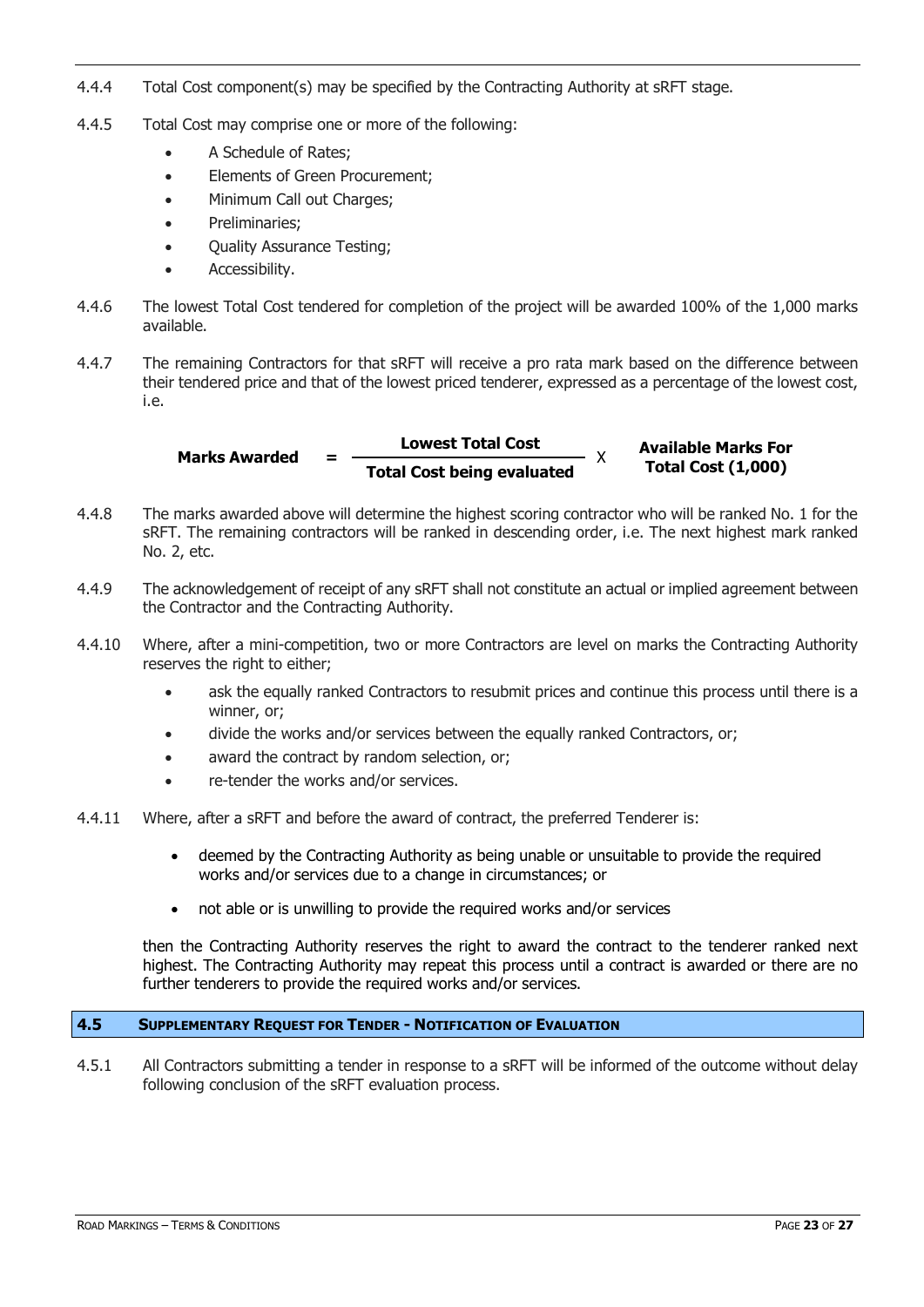#### **4.6 INFORMATION TO BE PROVIDED BY THE CONTRACTOR PRIOR TO CONTRACT AWARD**

- 4.6.1 In addition to the information to be provided when submitting a response to a sRFT, successful Contractors must provide to the Contracting Authority for their review and approval, prior to formal award of the contract (if not already submitted), the specific information listed below or any such relevant information as requested by the Contracting Authority:
	- · Confirmation that any Subcontractor/Specialist proposed for completion of the works and/or services complies with the requirements of Regulation 57 of the European Union (Award of Public Authority Contracts) Regulations 2016 (SI 284 of 2016) by providing an ESPD or equivalent;
	- · The company's Safety Statement or equivalent document submitted prior to appointment to the Framework Agreement. This document may be assessed for compliance with the provisions set out in the Safety, Health & Welfare at Work Act 2005 and enforcing Regulations.
	- Satisfactory evidence of insurance in accordance with the minimum standards referenced in the tender documents or as outlined in the SRFT;
	- In relation to the appointment as PSCS the Contractor agrees prior to the award of the sRFT contract, at a minimum to the following:
		- $\circ$  Be appointed in writing as PSCS for the works;
		- o Confirm acceptance of the PSCS role in writing;
		- o Where required, to further develop the Preliminary Safety & Health Plan into a Construction Stage Safety & Health Plan;
		- o Comply with obligations regarding notifying the Health & Safety Authority;
		- $\circ$  Confirm identity of the competent person(s) carrying out the duties of PSCS;
		- o Carry out all duties required of the PSCS as outlined in the Safety, Health & Welfare at Work (Construction) Regulations 2006 – 2013.
	- In relation to Pay and the Conditions of Employment, satisfactory evidence of compliance with applicable law, may be sought in relation to rates of pay and the conditions of employment, including pension contributions;
	- · SOLAS Safepass Cards for all Contractors Personnel and where appropriate to the works and/or services required in the Supplementary Request for Tender, CSCS cards or equivalent;
	- · Valid 3-Day CSCS Certification for Signing, Lighting, Guarding at Roadworks, or equivalent for at least one member of Contractors Personnel if applicable;
	- · Valid CSCS Certification for Working on Roads, or equivalent, for all Contractors Personnel if applicable;
	- Site<sup>21</sup> Specific Risk Assessment, if applicable;
	- Site Specific Method Statement, if applicable;
	- The Contractor's Waste Management Plan (WMP) for the management of all waste arising on site, if applicable;
	- · Any other details specified in the sRFT consistent with the terms and conditions of the Framework Agreement.

<sup>&</sup>lt;sup>21</sup> Any place where the works are to be executed according to the contract, any place provided by the Employer for the works, any place where the Contractor is to operate or maintain Employers facilities or any place that the works requirements identify as part of the site.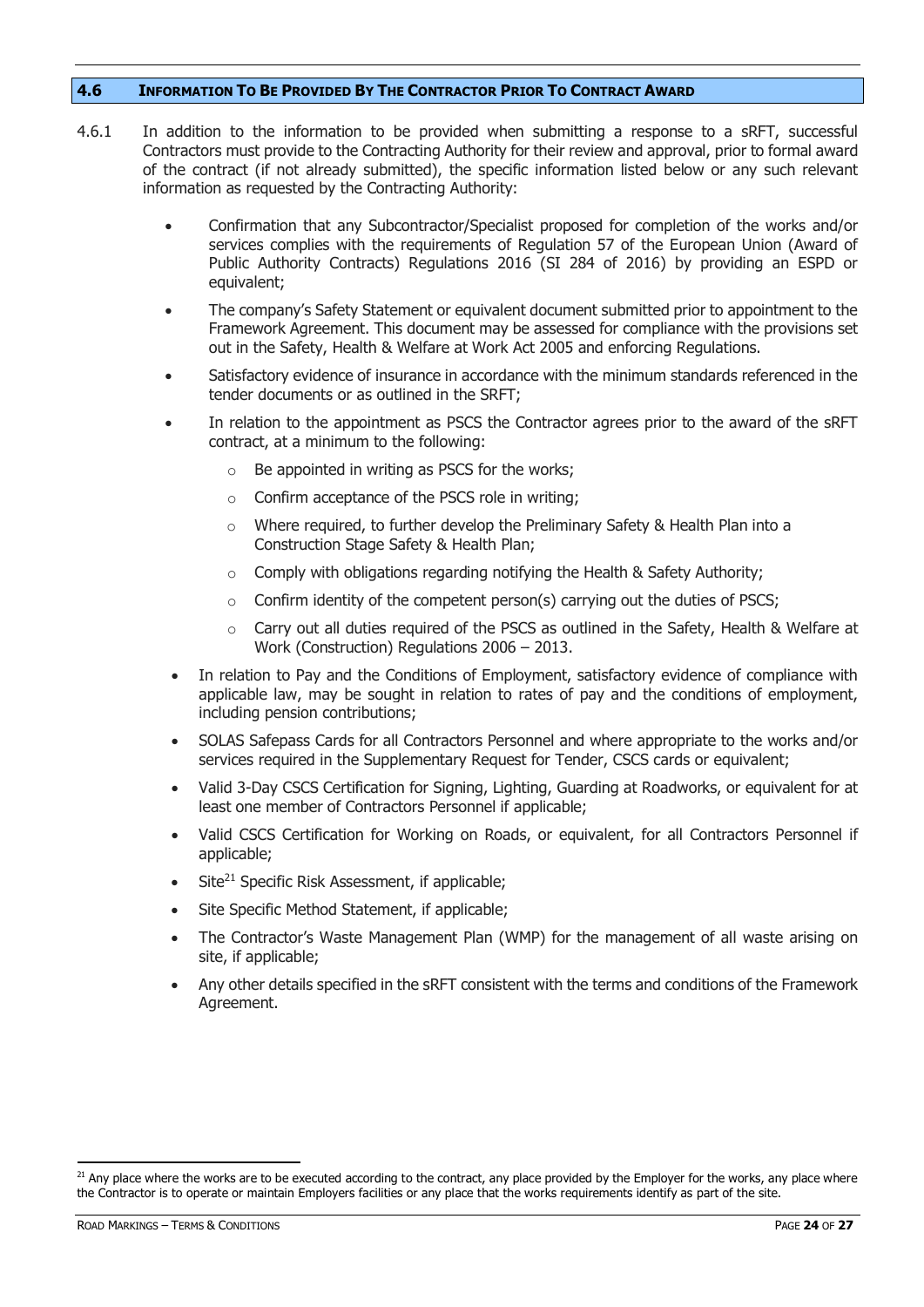# **4.7 SUPPLEMENTARY REQUEST FOR TENDER – CONTRACT**

- 4.7.1 All works and/or services subsequently carried out by Contractors pursuant to a sRFT contract will be carried out under:
	- PW-CF 11 Term Maintenance and Refurbishment contract; or
	- PW-CF 6 Public Works Short Form of Contract; or
	- · PW-CF 5 Contract for Minor Building & Civil Engineering Works designed by the Employer; or
	- Equivalent contract approved by the Office of Government Procurement/Department of Public Expenditure & Reform/Department of Finance

and the version of the conditions of contract for the purpose of any particular sRFT contract shall be the version identified in the sRFT or, failing which, the version published on http://constructionprocurement.gov.ie/contracts/ on the date 10 days before the latest receipt for a response to the sRFT.

- 4.7.2 Where the PW-CF11 Term Maintenance and Refurbishment Contract is used by a Contracting Authority under this Framework Agreement, it will be entered into with the successful Contractor for the relevant term for the works and/or services specified in the sRFT. For the avoidance of doubt, this Framework Agreement does not operate options in respect of awarding Task Orders under the PW-CF11 Term Maintenance and Refurbishment Contract. Any Task Orders will be issued by the Contracting Authority to the successful Contractor pursuant to the provisions of PW-CF11 Term Maintenance and Refurbishment Contract. There is no obligation on a Contracting Authority to issue any Task Orders under a PW-CF11 Term Maintenance and Refurbishment Contract and a Contracting Authority does not guarantee that any particular work will be procured under any such contract.
- 4.7.3 Under the Framework Agreement, individual Contracting Authorities utilising PW-CF11 Term Maintenance and Refurbishment Contract shall comply with the limits specified in the Department of Public Expenditure and Reform's Guidance Note to Employer (PW-CF11) v1.1 12/12/2013.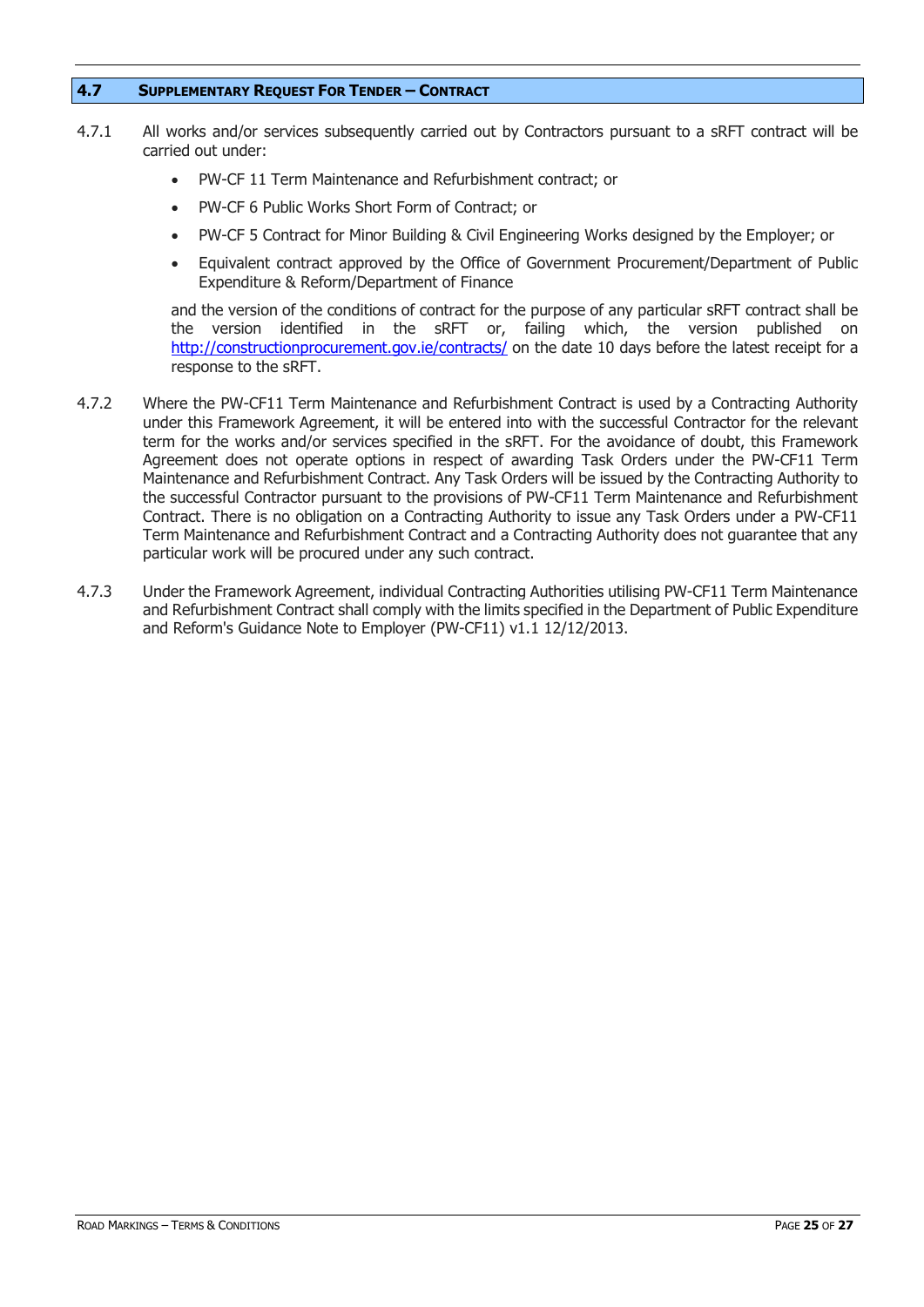# **5.0 PERFORMANCE EVALUATION REPORT**

| <b>ROAD MARKINGS</b><br><b>PERFORMANCE EVALUATION REPORT</b><br><b>DETAILS OF SUPPLEMENTARY REQUEST FOR TENDER (SRFT) CONTRACT</b> |   |                 |  |  |
|------------------------------------------------------------------------------------------------------------------------------------|---|-----------------|--|--|
|                                                                                                                                    |   |                 |  |  |
| <b>SRFT REFERENCE NO.:</b>                                                                                                         |   |                 |  |  |
| <b>NAME OF CONTRACTOR:</b>                                                                                                         |   |                 |  |  |
| <b>SUPPLYGOV I.D. OF CONTRACTOR</b>                                                                                                |   |                 |  |  |
| <b>CONTRACTOR CONTACT NAME</b>                                                                                                     |   |                 |  |  |
| <b>DETAILS OF CONTRACT AWARDED:</b>                                                                                                |   |                 |  |  |
|                                                                                                                                    |   |                 |  |  |
|                                                                                                                                    |   |                 |  |  |
|                                                                                                                                    |   |                 |  |  |
|                                                                                                                                    |   |                 |  |  |
|                                                                                                                                    |   |                 |  |  |
|                                                                                                                                    |   |                 |  |  |
| TOTAL OUT-TURN COST:                                                                                                               | € | (INCLUDING VAT) |  |  |
| <b>COMMENTS:</b>                                                                                                                   |   |                 |  |  |
|                                                                                                                                    |   |                 |  |  |
|                                                                                                                                    |   |                 |  |  |
|                                                                                                                                    |   |                 |  |  |
|                                                                                                                                    |   |                 |  |  |
|                                                                                                                                    |   |                 |  |  |
|                                                                                                                                    |   |                 |  |  |

| <b>EVALUATION COMPLETED BY -</b> |  |  |  |
|----------------------------------|--|--|--|
| (BUYER) NAME:                    |  |  |  |
| <b>(BUYER) CONTACT NO:</b>       |  |  |  |
| (BUYER) EMAIL ADDRESS:           |  |  |  |
| <b>DATE OF REVIEW:</b>           |  |  |  |
| <b>SIGNATURE (BUYER):</b>        |  |  |  |